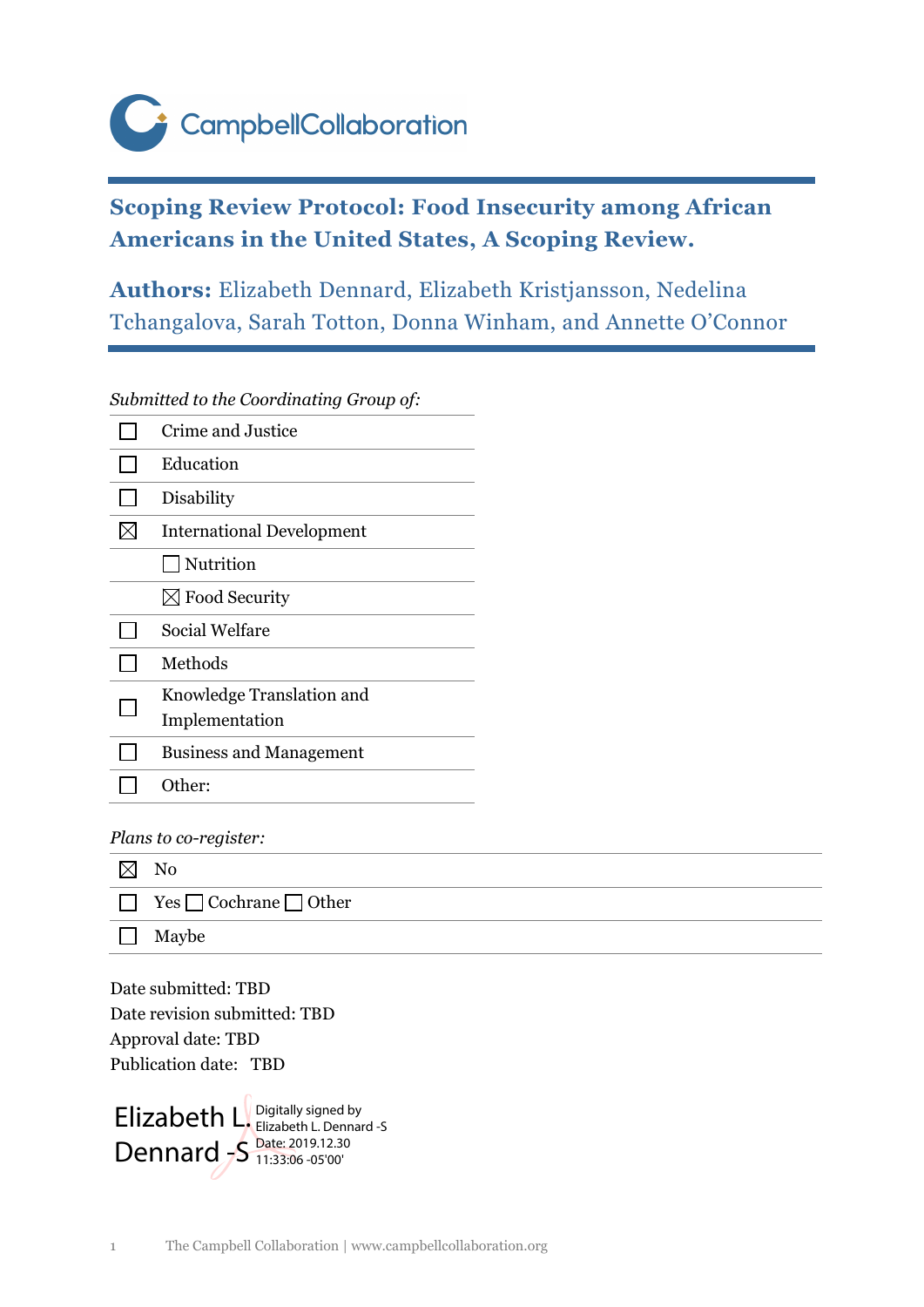#### **Background**

 As of 2018, 14.3 million households experienced food insecurity and 5.6 million households experienced very low food security at some time during the year in the United States. This census data was collected by the U.S. Department of Commerce, U.S. Census Bureau, 2018 Current Population Survey Food Security Supplement (Coleman-Jensen et al., 2019). This annual food security survey comprised a representative sample of 130 million households in the United States. The prevalence of food insecurity is thought to vary among these households with distinct demographic characteristics (race, ethnicity, income, area of residence, and geographic region). In 2018, the estimated rates of food insecurity were higher than the national average for Black non-Hispanic households (21.2%) and households with incomes below 185% of the federal poverty line (29.1%) (Coleman-Jensen et al., 2019).

 In the United States, ethnic minority households often exhibit a greater risk of food insecurity, while African American households are estimated to be two to three times as likely to experience consistent food insecurity when compared to the general population (Kamdar et al., 2018; Laraia et al., 2009). A cross-sectional study, conducted in Baltimore, Maryland, recruited households from low-income, predominantly African American, neighbourhoods and found that the rate of food insecurity (41.6%) was 1.7 times that of households headed by Black individuals and three times the levels presented in the general U.S. population (Vedovato et al., 2015). These findings indicate that race is associated with food insecurity. African American populations have unique experiences and therefore the risk factors for food insecurity within this population may also be unique. Many individual- and group-level factors other than race have been investigated for an association with food insecurity. For example, group-level factors such as region (urban vs. rural) have been linked to the prevalence of food insecurity. Similarly, individual-level characteristics such as depression and obesity have been linked to the prevalence of food insecurity particularly among African Americans in the United States (Franklin et al., 2011; Meyers et al., 2019). Due to the increased of prevalence of food insecurity and its negative health outcomes, we propose to investigate factors that have been identified in the body of literature related to food insecurity within adult African American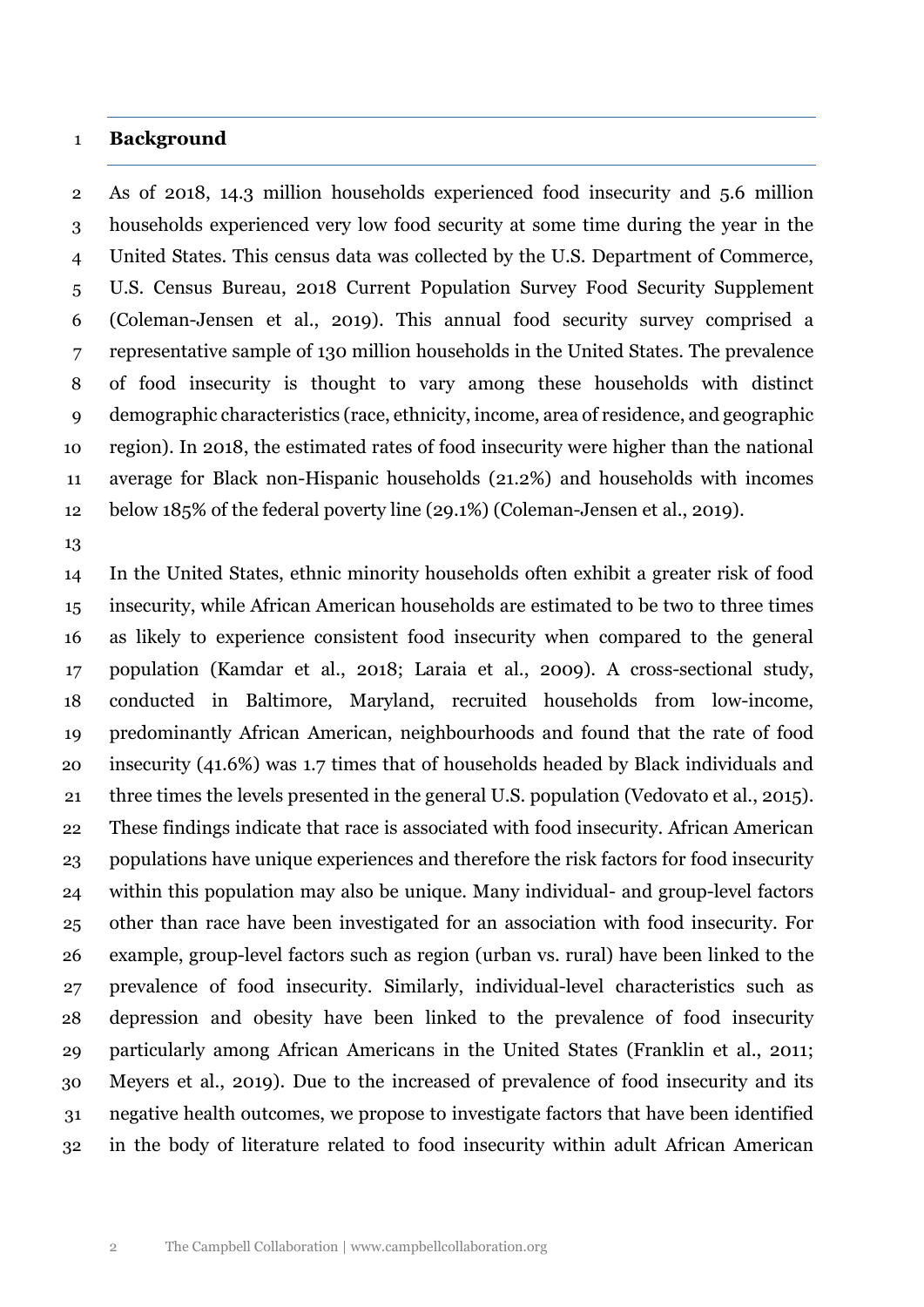populations. The results of this investigation will provide insights into understudied areas, which can inform future research. Further, the investigation will provide documentation where sufficient data are available to synthesize the research formally using systematic review methods to inform policy.

 Current measures of food insecurity are diverse and often unclear when compared across the literature because some studies apply detailed questionnaires to measure food insecurity while others may refer to broad indicators based on hypothesized determinants presented in the literature (Jones et al., 2013). One of the most commonly used metrics is from the U.S. Department of Agriculture's Economic Research Service which implements standardized questionnaires to measure food insecurity among households, adults, and children (ages 12 and older) in the United States. These questionnaires include the U.S. Household Food Security Survey Module (18 items), with Spanish and Chinese translation, the U.S. Adult Food Security Survey Module (10 items), the Six-Item Short Form of the Food Security Survey Module, the Self-Administered Food Security Module for Youths Ages 12 and Older, and the CPS Food Security Supplements Questionnaire (USDA, 2019). A few examples of non- USDA metrics include (1) the Food Insecurity Experience Scale (FIES), which serves as an experience-based food insecurity scale and contains four scales based on hunger and household access; (2) the Prevalence of Undernourishment (PoU) indicator, which is used to understand access to food in terms of dietary inadequacy; (3) the Household Dietary Diversity Score (HDDS), which collects household dietary diversity to serve as a proxy measure of household food access; and (4) the Food Consumption Score, which aggregates household-level data based on the diversity and frequency of food groups consumed over a period of time (FANTA, 2018; INDDEX Project, 2018).

 One of the purposes of reviewing the literature is to identify sources of heterogeneity that might explain discordant findings. With food insecurity, the application of diverse food insecurity metrics might create differences in findings across studies that are attributable to varied measurements of the outcome of interest rather than differences in exposures. According to Ashby et al., "accurate measurement of food insecurity is imperative to understand the magnitude of the issue and to identify specific areas of need, in order to effectively tailor policies and interventions for its alleviation" (Ashby et al., 2016). For this reason, we will identify factors that have been evaluated for an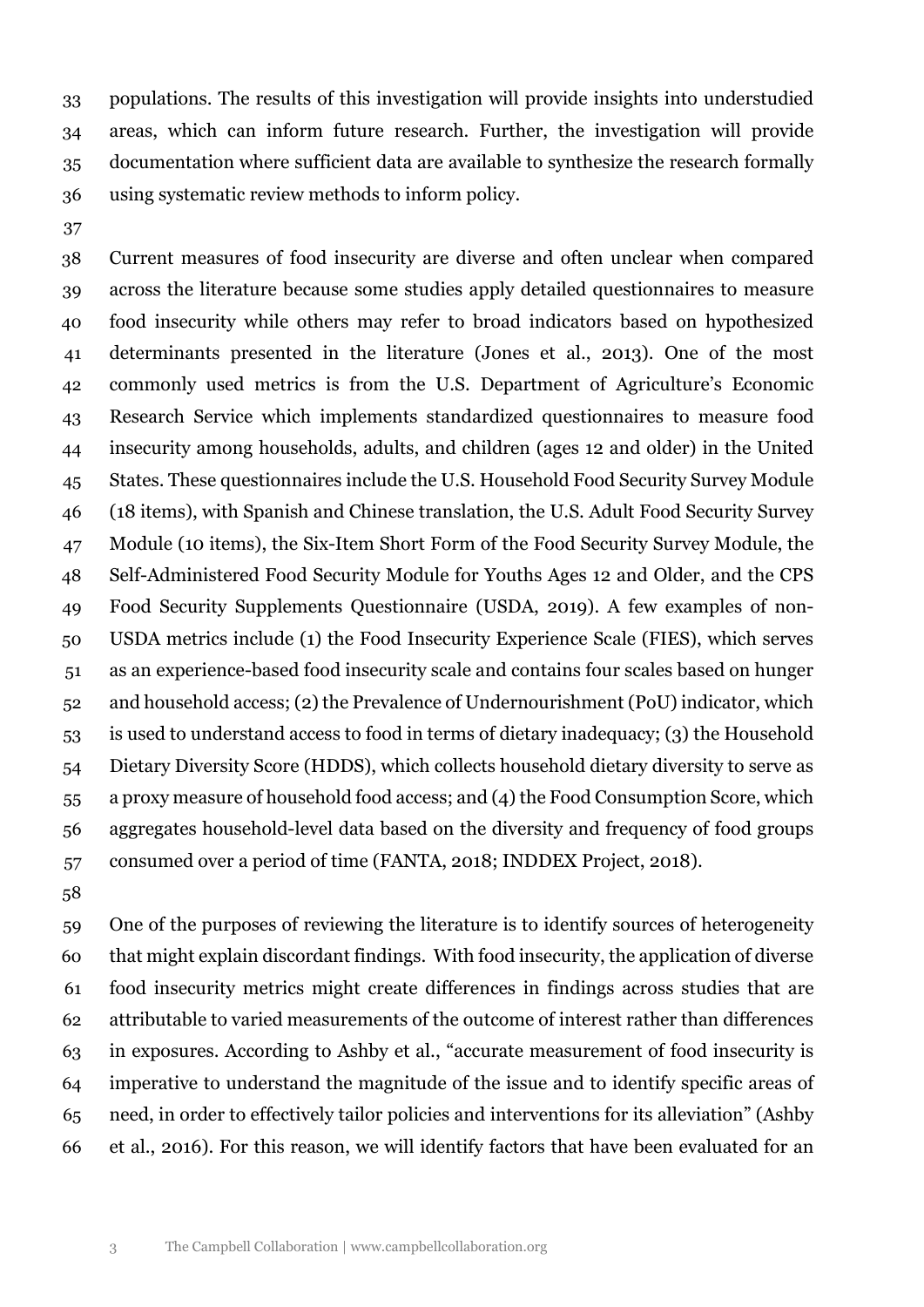association with food insecurity and summarize the approaches to measuring food

insecurity among African American adults in the United States.

## **Objectives**

 The purpose of this scoping review is twofold. First, we propose to identify which factors have been investigated for an association with food insecurity among African Americans in the literature. Knowledge of these factors will help identify research gaps and highlight areas for future research. Second, we intend to describe how food insecurity is measured in studies that have evaluated food insecurity in African American populations in the United States. By understanding the dimensions of food insecurity considered by authors, we propose to understand and provide guidance about approaches to the synthesis of results from studies about food insecurity. This scoping review will identify current data gaps that exist in the literature and inform current understandings of food insecurity. This scoping review is motivated by the following questions:

- Which factors or characteristics have been evaluated in the literature for an association with food insecurity among African American adults in the United States?
- 84 How is food insecurity defined and measured among individuals in this population?
- 86 Which dimensions of food insecurity are captured by the food insecurity metrics employed by authors?

## **Methodology**

 The methodology for our scoping review is informed by the article, *Systematic Review or Scoping Review? Guidance for Authors when Choosing between a Systematic or Scoping Review Approach*, by Munn et al. (2018). This citation describes the key differences between systematic reviews and scoping reviews to provide clear guidance for when a scoping review is an appropriate tool for evidence synthesis. Scoping reviews determine the scope or coverage of a body of literature on a given topic while systematic reviews utilize explicit methods to synthesize study results, minimize bias, and inform future research (Munn et al., 2018). The aims of scoping reviews are: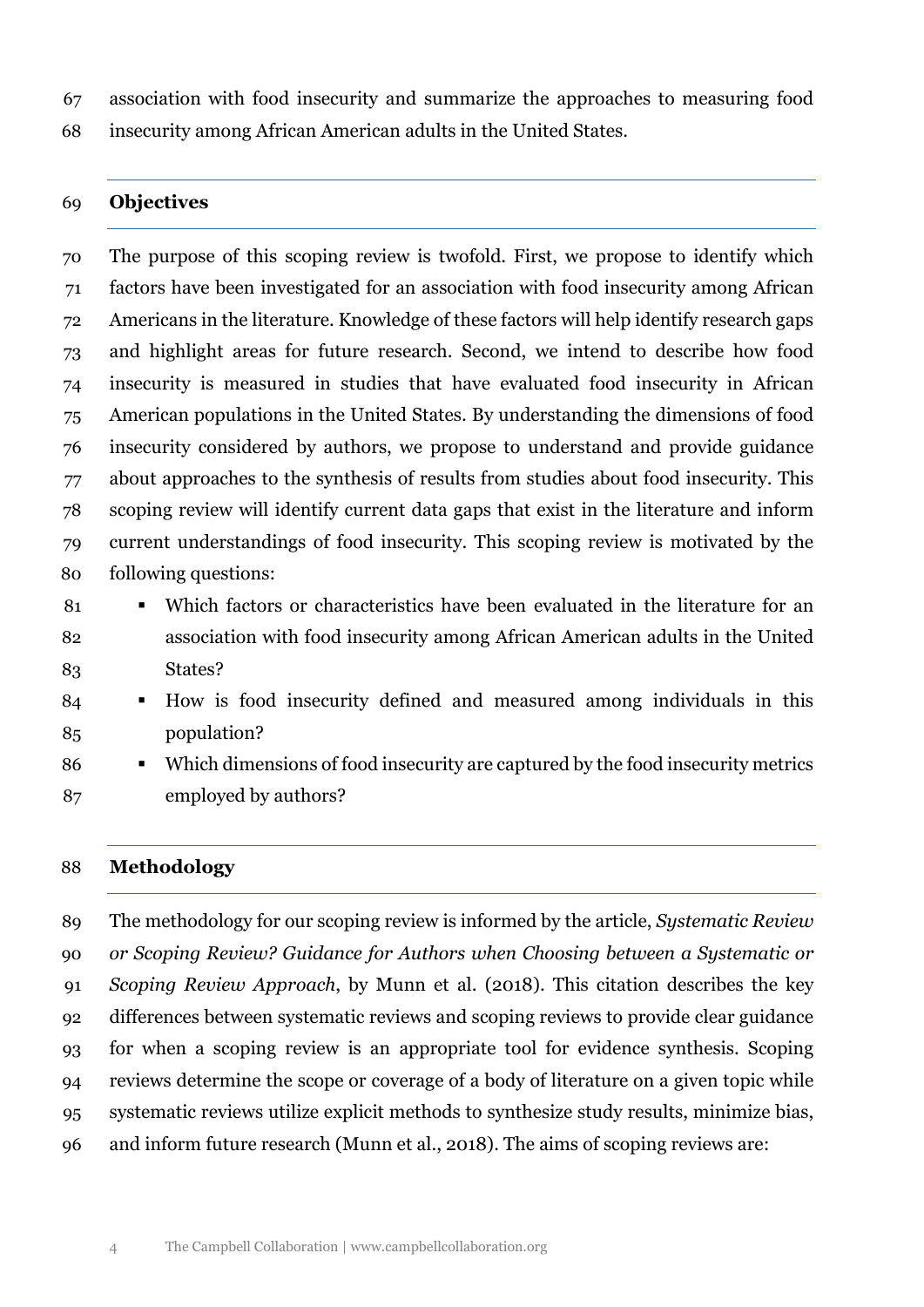- 97 To identify the types of available evidence
- To clarify key concepts and definitions in the literature
- To examine how research is being conducted
- To identify key characteristics related to a concept
- To identify knowledge gaps
- To serve as a precursor to a systematic review

 Scoping reviews do not produce critically appraised or synthesized results for a given research question. Therefore, an assessment of the methodological limitations or risk of bias of the evidence included within a scoping review is not required (Munn et al., 2018). Most definitions of internal validity involve an evaluation of the methodological characteristics of the relevant study through its design and conduct to prevent systematic errors or bias. Studies with more sound methodological characteristics are often more likely to produce results that are closer to the true result, as they are less prone to bias or distortions from the true value (Ryan et al., 2013). Scoping reviews do not require the consideration of outcome data, unambiguous criteria for interventions and comparators, potential adverse effects, study quality, risk of bias, or supporting judgements presented in the literature.

## **Eligibility Criteria and Study Designs**

- The following published studies will be eligible for inclusion:
- 116 Primary research studies with a concurrent comparison group, as our interest is in factors associated with food insecurity. Therefore, designs of interest are observational studies (cross-sectional, cohort, and case control) and randomized controlled trials; however, we expect none of the latter.
- Primary research studies that have evaluated factors between time periods (before and after). We do not intend to exclude intervention studies.
- **Studies published in English after 1995. The rationale for this starting point is**  that the USDA began collecting data annually regarding food access, food spending, and sources of food assistance in the United States in 1995. Therefore, this regulatory activity represents a reasonable starting point for relevant studies.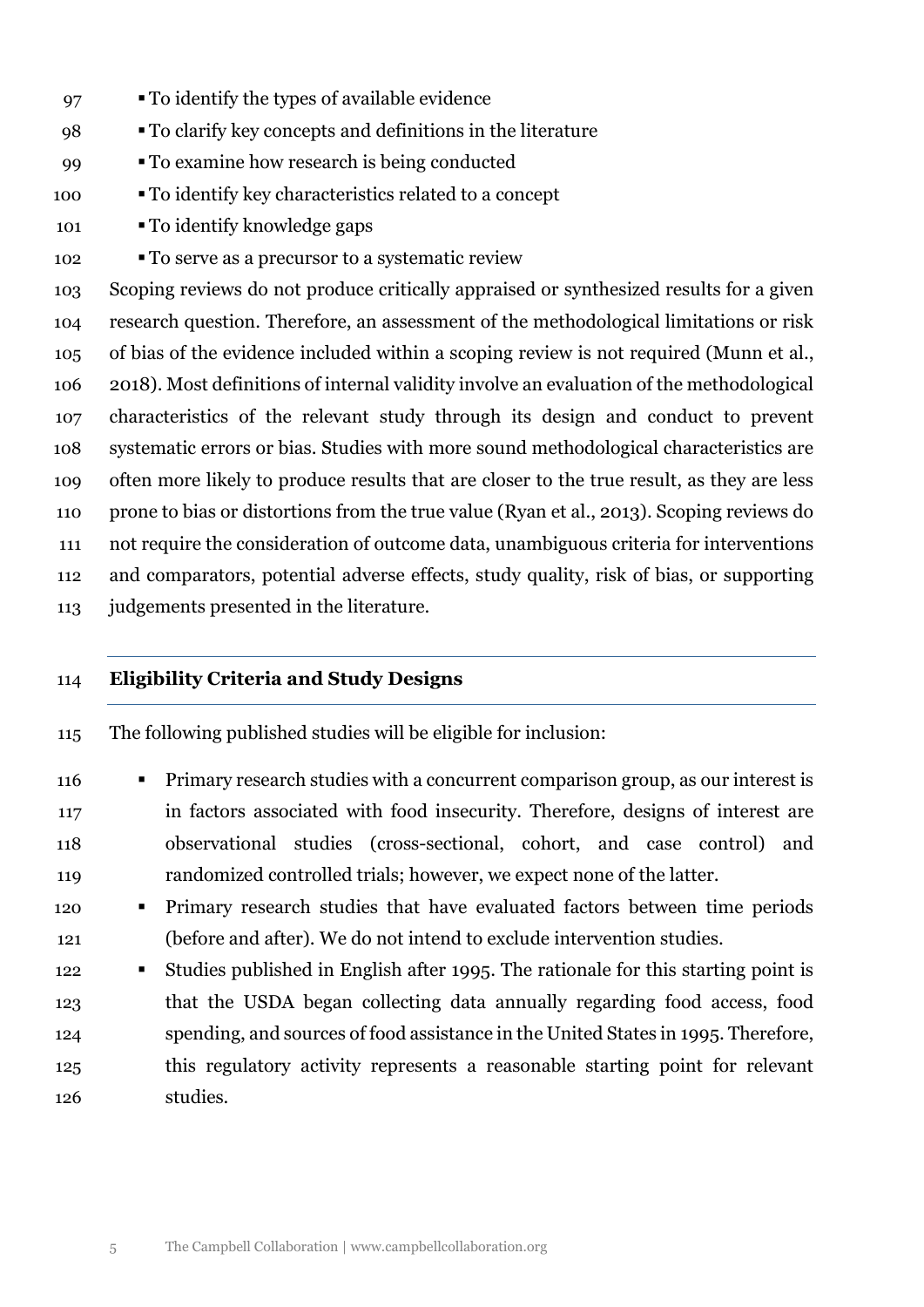#### **Eligible Participants of Interest**

 The participants of studies relevant to this scoping review are native born Black or African American adults. We consider adults to be 18 to 64 years of age. Ineligible participants include non-African Americans, children (individuals 17 years of age or younger), elderly adults (65 years of age or older), individuals who reside in other countries, and Black immigrant or refugee populations. If a study contains a subset of a sample that matches our population of interest, we will include the subset of participants for this scoping review if the data about that population can be extracted.

 One possible source of ambiguity in our study population is the definition of Black African American populations. To differentiate between these populations, the population of interest for this scoping review is based on the individual characteristics of study participants (race, ethnicity, and immigration status). The U.S. Census Bureau adheres to the 1997 Office of Management Budget (OMB) standards on race and ethnicity, which includes five race categories: Asian, Black or African American, Native Hawaiian or Pacific Islander, American Indian or Alaska Native, and White (U.S. Census Bureau, 2018). This classification scheme emphasizes the geographic region of an individual's ancestry, but it does not address ethnicity which can include cultural tradition, common history, religion, and a shared genetic heritage (Burchard et al., 2003). This distinction between race and ethnicity is relevant to our scoping review because we intend to include study participants who identify as African American in the available literature using the U.S. Census Bureau definition.

 Immigration status is another key factor that may impact the definition of the study population of interest. The U.S. Census Bureau defines native born population members as individuals who were born in the United States, Puerto Rico, a U.S. Island Area (Guam, the Commonwealth of the Northern Mariana Islands, and the U.S. Virginia Islands), or abroad to a U.S. citizen parent or parents. (U.S. Census Bureau, 2019). The term "foreign born" refers to all individuals born outside of the United States, which includes naturalized U.S. citizens, lawful permanent residents (immigrants), temporary migrants (foreign students), humanitarian migrants (refugees), and unauthorized migrants (U.S. Census Bureau, 2019). We will exclude foreign born Black and African adults from our eligible participants of interest. We will include studies that measure variables among study participants who identify as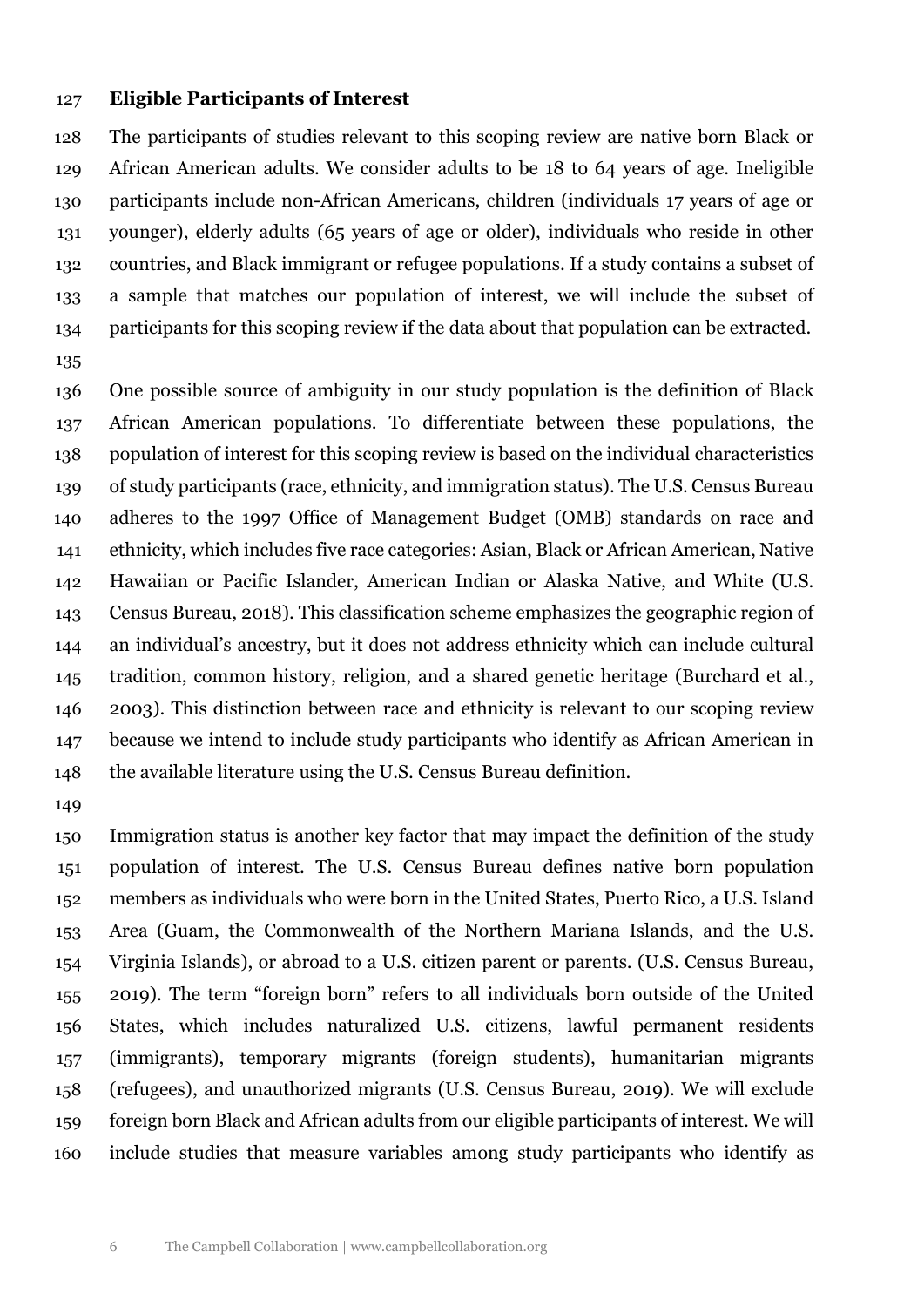"Black" Americans living in the United States even if the term "African American" is excluded from the text. The rationale for these exclusion criteria is that the issues related to food insecurity likely differ by age, ethnicity, race, and immigration status. Our scoping review is not intended to serve as a comparison of age, ethnicity, race, or immigration status but to investigate the single population of interest i.e., African American adults.

## **Eligible Outcomes of Interest**

 We anticipate that some authors may use the following terms to describe food insecurity: food availability, food accessibility, food utilization, food supply, food intake, undernourishment, food deprivation, hunger, malnutrition, and use of Food Assistance Programs. We will include these proxy variables of food insecurity (food availability, accessibility, and utilization) as outcomes of interest due to the variety of measures identified in the literature. For this review, our primary outcome of interest is food insecurity. Food insecurity is defined as "the limited or uncertain availability of nutritionally adequate and safe foods, or the limited or uncertain ability to acquire foods in socially acceptable ways" (USDA, 2019). In 2006, the USDA introduced new labels to describe varying levels of food insecurity that range from (1) high food security, no reported indications of food-access limitations, to (4) very low food security, reports of multiple indications of disrupted eating patterns and reduced food intake, with (2) marginal food security and (3) low food security serving as intermediate ranges (USDA, 2018).

#### **Eligible Exposures of Interest**

 Our intention is to determine the risk factors that researchers are investigating related to food insecurity in our study population of interest. We acknowledge that risk factors or correlates of food insecurity identified in this review may have a null or protective association. Based on our preliminary search, we anticipate that exposure measures or risk factors for food insecurity may include individual characteristics such as age, gender (social), sex (biological), ethnicity, religion, socioeconomic status (SES), income, education, employment status, marital status, family structure (single- vs. multi- parent), number of dependents, ability or disability status, mental health status, fruit and vegetable intake, Body Mass Index (BMI), smoking status, chronic disease status, and access to care (child, elder, or other dependent). Additional factors of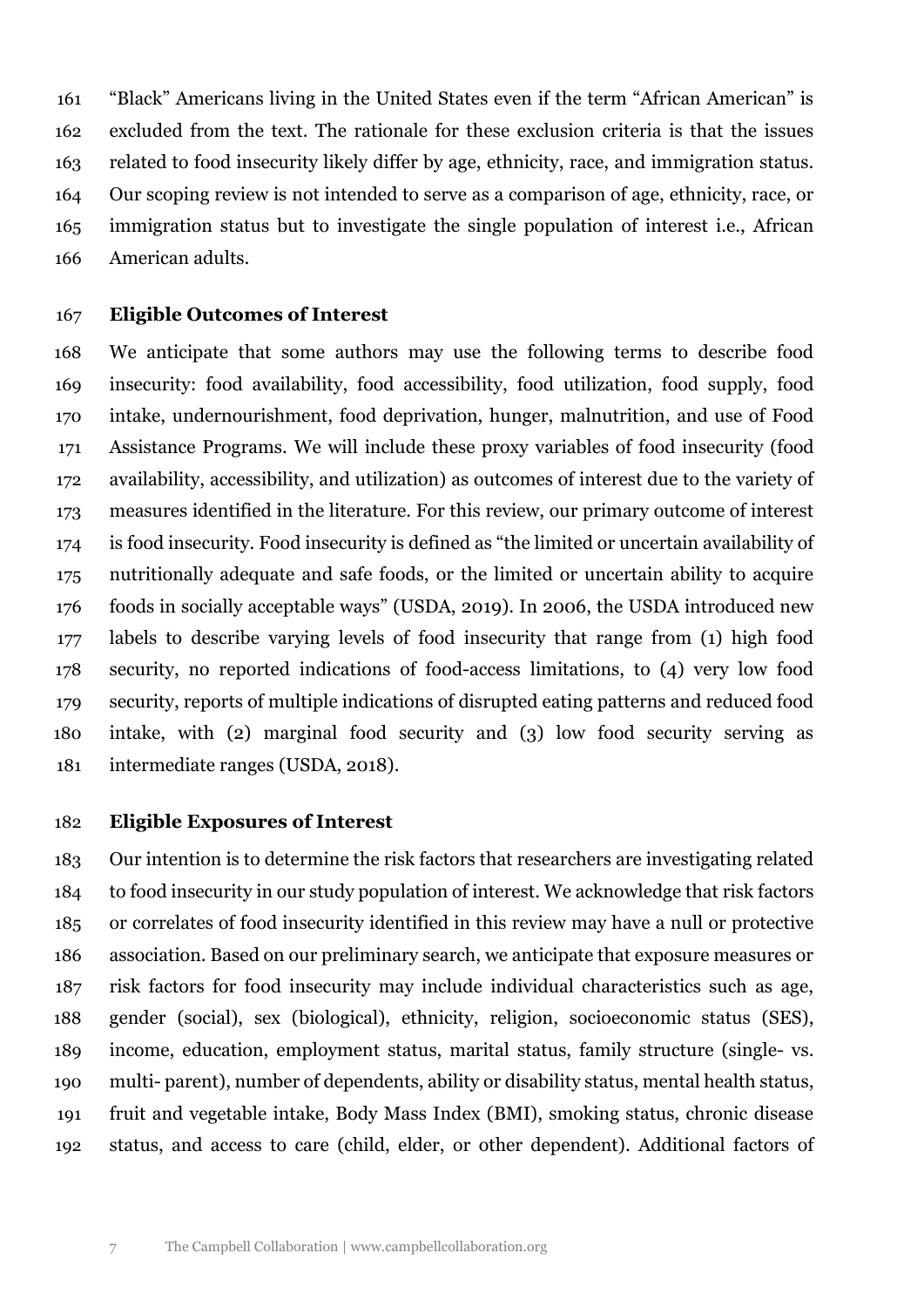interest may include group-level characteristics such as region, neighbourhood type, number of food stores near residence, residential infrastructure, car ownership, primary mode of transportation, and proximity to public transportation. Also, we will identify all exposure characteristics or risk factors for food insecurity and categorize these terms into three domains (availability, accessibility, and utilization) which are identified in the four hierarchical dimensions of food insecurity: food availability, food accessibility, food utilization, and food stability (FAO, 2008). According to Ashby et al. 2016, "food availability" refers to a reliable and consistent source of enough quality food for an active and healthy lifestyle. "Access" acknowledges the resources required in order to obtain and put food on the table; this could be economic or physical. "Utilization" refers to the intake of safe food and the human resources required to transform food into meals. "Stability" recognizes that food insecurity can be transitory, cyclical, or chronic (Ashby et al., 2016). Ultimately, food stability can be achieved when all three domains (availability, accessibility, and utilization) become sustainable over an extended period. For this reason, we will exclude this dimension from the categorization of individual-level and group-level exposure characteristics.

#### 

 In addition to the categorization of risk factors into food insecurity dimensions, we will identify whether a risk factor appears to be a "cause" or "consequence" of food insecurity or "both." For example, a study participant's income could serve as a risk factor that increases their risk of experiencing food insecurity due to lack of food accessibility, while malnutrition could serve as a "consequence" of experiencing food insecurity. If a risk factor identified in the study serves as "consequence" of food insecurity, we will not categorize this term into the food insecurity dimensions for risk factors (availability, accessibility, and utilization). If the risk factor falls into either the "cause" category or "both", we will categorize the risk factor based on the three food insecurity dimensions described above. For example, a study participant's mental health status or "depression score" could serve as both a "cause" of food insecurity due to lack of food accessibility or it could serve as a "consequence" of experiencing food insecurity due to lack of food utilization. For this review, we are only interested in evaluating studies that assess the causes or risk factors of food insecurity or food insecurity proxy measures (food availability, accessibility, and utilization), where food insecurity serves as the outcome in the study. We are not interested in evaluating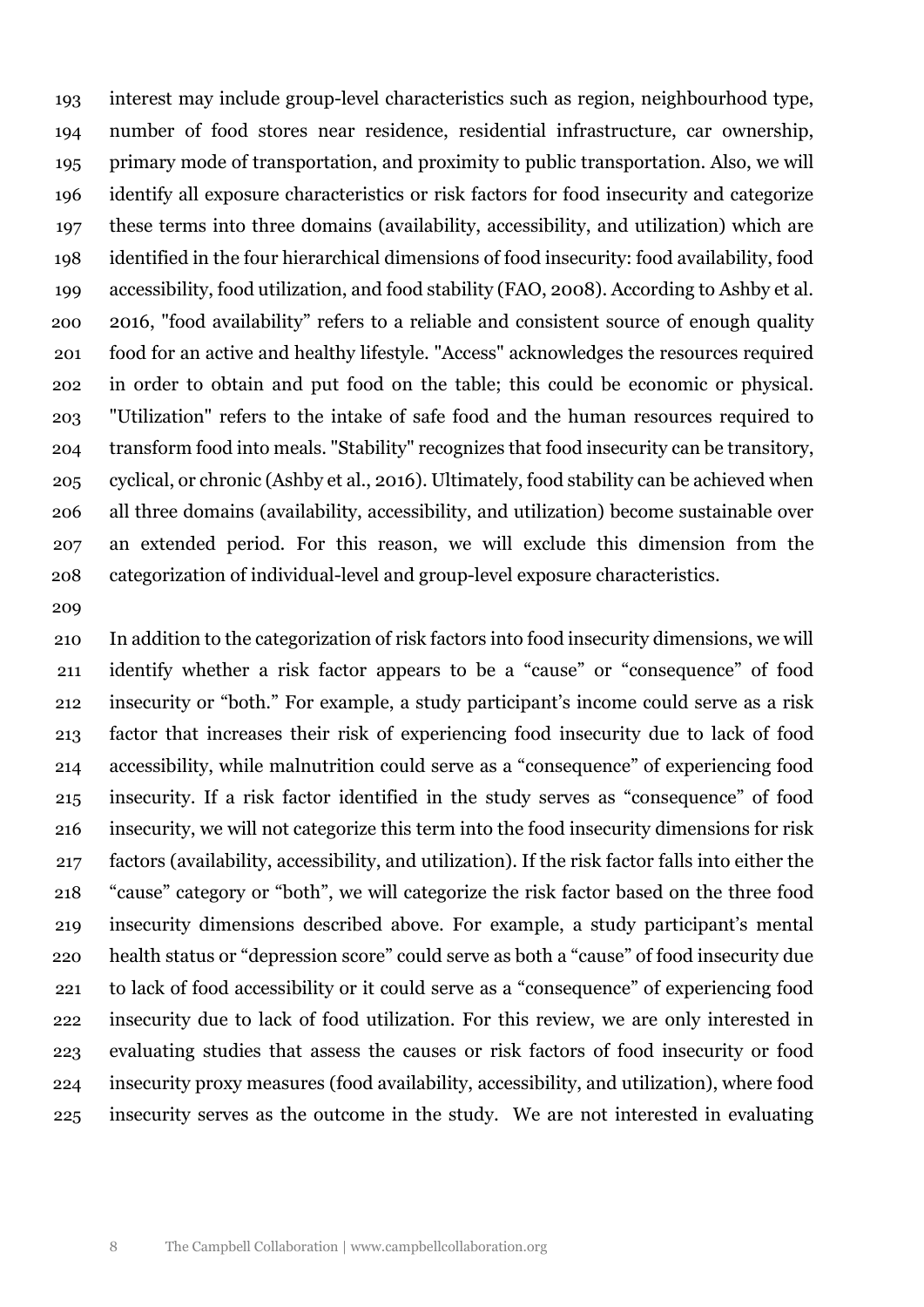<span id="page-8-1"></span> studies that examine consequences of food insecurity, or where food insecurity serves as the exposure variable of interest.

## **Existing scoping reviews**

 Based on a preliminary search of the literature, there appear to be no existing scoping reviews or systematic reviews available that summarize factors investigated for an association within food insecurity in adult African American populations. We 232 conducted a search through the Web of Science<sup>TM</sup> (Core Collection) to identify food security and food insecurity scoping reviews. The results of this search, which did not apply limits to languages, years, and document types, can be found in (*[Table 1](#page-8-0)*). Relevance screening was conducted by one author, (ED), who identified nine potentially relevant reviews (*[Figure](#page-8-1)* 1) although upon evaluation of the full text none were duplicative of the proposed scoping review.

## *Table 1: Preliminary Search for Existing Food Insecurity Scoping Reviews.*

<span id="page-8-0"></span>

| <b>Set Number</b> | <b>Results</b> | <b>Search Description</b> |
|-------------------|----------------|---------------------------|
| 5                 | 139            | #4 AND #1                 |
| $\overline{4}$    | 31,641         | #3 OR #2                  |
| 3                 | 27,681         | $(ts = "food security")$  |
| $\overline{2}$    | 7,481          | $(ts = "food\,$           |
| 1                 | 27,646         | $(ts = "scoping review")$ |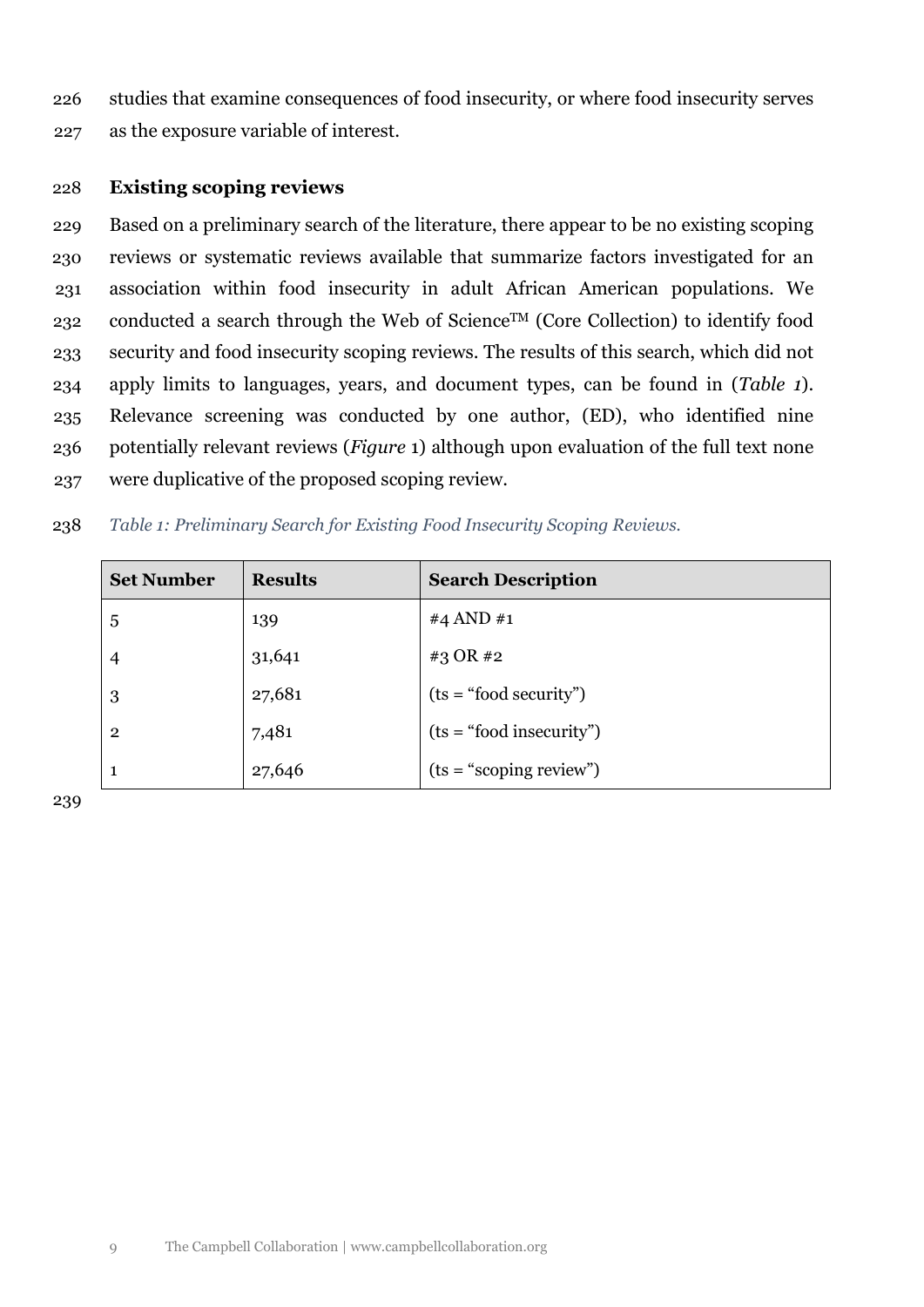#### 240 *Figure 1: Nine Potential Scoping Reviews Potentially Relevant to the Current Review*

| 1. Schwartz et al. (2019). Disability and food access and insecurity: A scoping review of |
|-------------------------------------------------------------------------------------------|
| the literature. DOI: 10.1016/j.healthplace.2019.03.011                                    |

- 2. Maynard et al. (2019). The Experience of Food Insecurity Among Immigrants: A Scoping Review. DOI: 10.1007/s12134-018-0613-x
- 3. De Marchis et al. (2019). Identifying Food Insecurity in Health Care Settings: A Systematic Scoping Review of the Evidence. DOI: 10.1097/FCH.0000000000000208
- 4. Russell et al. (2018). Assessing Food Security Using Household Consumption Expenditure Surveys (HCES): A Scoping Literature Review. DOI: 10.1017/S136898001800068X
- 5. McKay and Gahagan (2018). Food Insecurity Among Older Adults in Canada and Considerations for Gendered Analysis: A Scoping Review. DOI: N/A
- 6. Walch et al. (2018). A Scoping Review of Traditional Food Security in Alaska. DOI: 10.1080/22423982.2017.1419678
- 7. Misselhorn and Hendriks (2017). A Systematic Review of Sub-National Food Insecurity Research in South Africa: Missed Opportunities for Policy Insights. DOI: 10.1371/journal.pone.0182399
- 8. Ashby et al. (2016). Measurement of the Dimensions of Food Insecurity in Developed Countries: A Systematic Literature Review. DOI: 10.1017/S1368980016001166
	-
- 9. Morais et al. (2014). Food Insecurity and Anthropometric, dietary and social indicators in Brazilian studies: A Systematic Review. DOI: 10.1590/1413-81232014195.13012013

#### 241

#### 242 **Search Strategy and Methods**

 One author (ED) explored the literature to identify relevant key terms. After consulting with a librarian (NT), additional key terms were identified for the main concepts "food insecurity" and "African Americans" in Appendix A [\(Table 3](#page-25-0)*)*. We did not limit the results to study methodology because this will result in missing relevant studies due to a large variety of terms used to describe study types; many authors also do not mention methodologies in title and abstracts. The search strategy was checked against the *PRESS Peer Review of Electronic Search Strategies Guidelines (McGowan et al.,*  250 *2016).*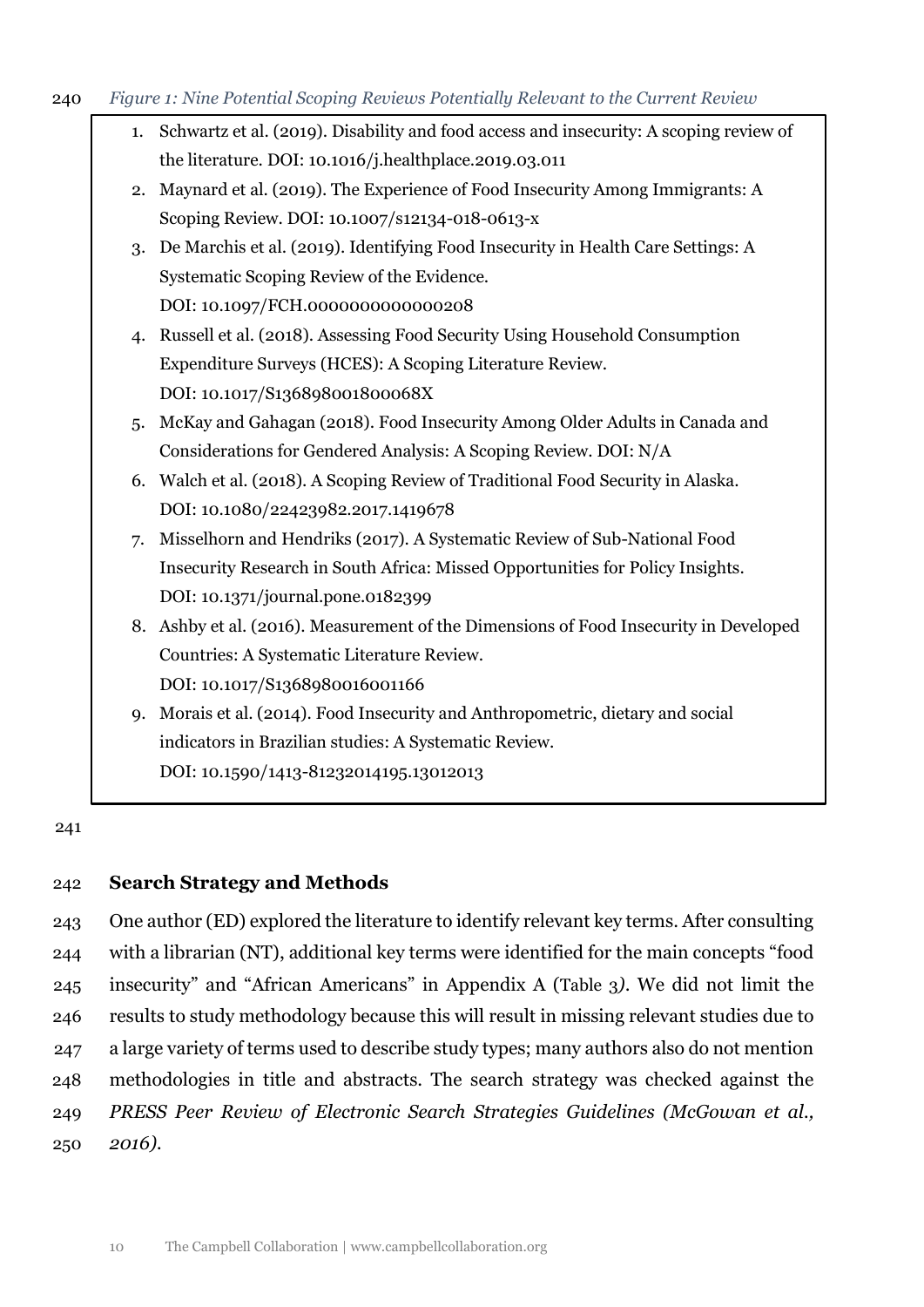On November 18, 2019 a comprehensive literature search for relevant studies was conducted using six databases: Pubmed (US National Library of Medicine), EBSCO databases (CINAHL Plus, MEDLINE, PsycINFO, Health Source: Nursing/Academic Edition), and Web of Science. Pubmed and MEDLINE (EBSCO) contain the same information but they differ in their search interfaces. To ensure that we capture the most evidence as possible, we changed the search strategies slightly. For example, Pubmed does not handle proximity searching and truncation is limited to the first 600 variations; Medline (EBSCO) interface allows (1) for greater flexibility in constructing the search strategy using proximity operators and truncation, and (2) for a better balance between precision and sensitivity of results (Duffy et al., 2016). Search strategies for each database and corresponding results are shown in Appendix B (*[Table](#page-26-0)  [4;](#page-26-0) [Table 5;](#page-26-1) [Table 6](#page-27-0)*). Results were restricted to publication year 1995-2019, English language, and peer reviewed publications. The rationale for this restriction is that the USDA began collecting data annually regarding food access, food spending, and sources of food assistance in the United States in 1995. Therefore, this regulatory activity represents a reasonable starting point for relevant studies. Reference lists of the included primary articles and retrieved systematic reviews will be examined to identify any relevant publications. DistillerSR software will be used for article screening and data extraction.

#### **Data Management**

 Search results will be uploaded into Endnote Desktop and duplicate records will be removed. The total number of articles, number of duplicates, and number of eligible studies will be reported through PRISMA Flow chart.

## **Study Selection Strategy**

 Title/abstract and full-text screening for eligibility will be performed by two authors in a review management software program, DistillerSR®. All reviewers will receive training prior to the screening process using piloted forms and discussion until agreement about interpretation is reached. We propose to pilot the forms with at least 100 records. The proposed questions are as follows: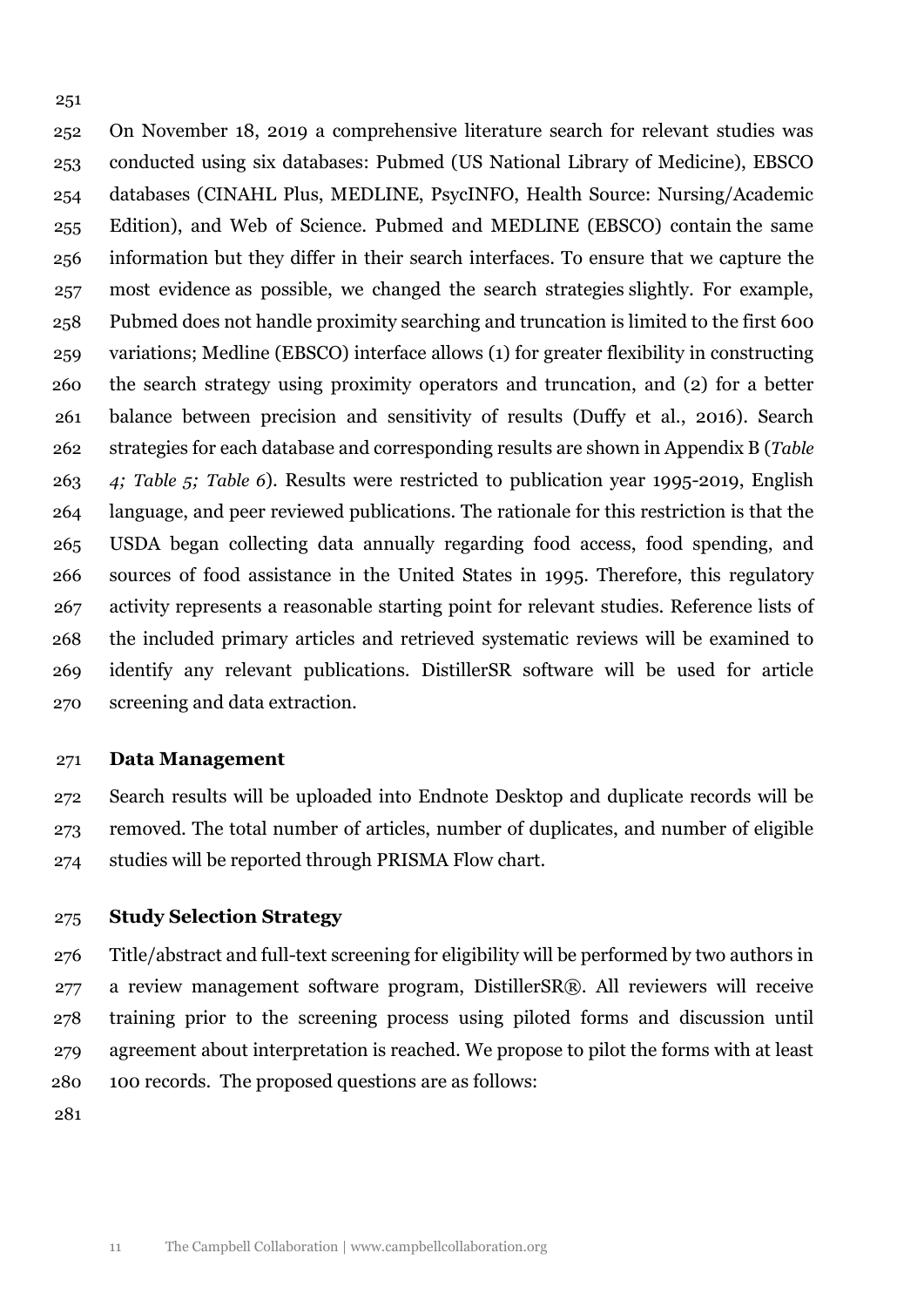| 282 | Title and abstract screening: Title/Abstract screening will be performed using the    |  |  |  |
|-----|---------------------------------------------------------------------------------------|--|--|--|
| 283 | following questions, with response options "yes", "no", or "unclear":                 |  |  |  |
| 284 | 1. Is the title/abstract available in English?                                        |  |  |  |
| 285 | a. Yes, include and proceed to next question;                                         |  |  |  |
| 286 | b. No, exclude and specify language                                                   |  |  |  |
| 287 | 2. Is the primary research study describing food (in)security metrics among           |  |  |  |
| 288 | African American adults in the United States?                                         |  |  |  |
| 289 | a. Yes, include and proceed to full-text screening;                                   |  |  |  |
| 290 | b. No, exclude                                                                        |  |  |  |
| 291 | c. Unclear, proceed to full-text screening;                                           |  |  |  |
| 292 | <b>Full-text screening:</b> Full-text screening will be performed using the following |  |  |  |
| 293 | questions, with response options "yes" or "no":                                       |  |  |  |
| 294 | 1. Is the full text available in English?                                             |  |  |  |
| 295 | a. Yes, include and proceed to next question;                                         |  |  |  |
| 296 |                                                                                       |  |  |  |
| 297 | 2. Does the full-text article describe a primary research study?                      |  |  |  |
| 298 | a. Yes, include and proceed to next question;                                         |  |  |  |
| 299 | b. No, exclude;                                                                       |  |  |  |
| 300 | 3. Does the full-text article include the population of interest (African American    |  |  |  |
| 301 | adults in the United States)?                                                         |  |  |  |
| 302 | a. Yes, include/proceed to next question;                                             |  |  |  |
| 303 | b. No, exclude;                                                                       |  |  |  |
| 304 | 4. Does the full-text article evaluate individual/household food security?            |  |  |  |
| 305 | a. Yes, include and proceed to next question;                                         |  |  |  |
| 306 | b. No, exclude;                                                                       |  |  |  |
| 307 | 5. Does the full text evaluate food (in)security or potential metrics of food         |  |  |  |
| 308 | insecurity such as availability, supply, intake, deprivation, utilization, or use of  |  |  |  |
| 309 | Food Assistance Programs?                                                             |  |  |  |
| 310 | a. Yes, include and proceed to next question;                                         |  |  |  |
| 311 | b. No, exclude;                                                                       |  |  |  |
| 312 | 6. Does the study design have a comparison group?                                     |  |  |  |
| 313 | Yes, include and proceed to next question;<br>a.                                      |  |  |  |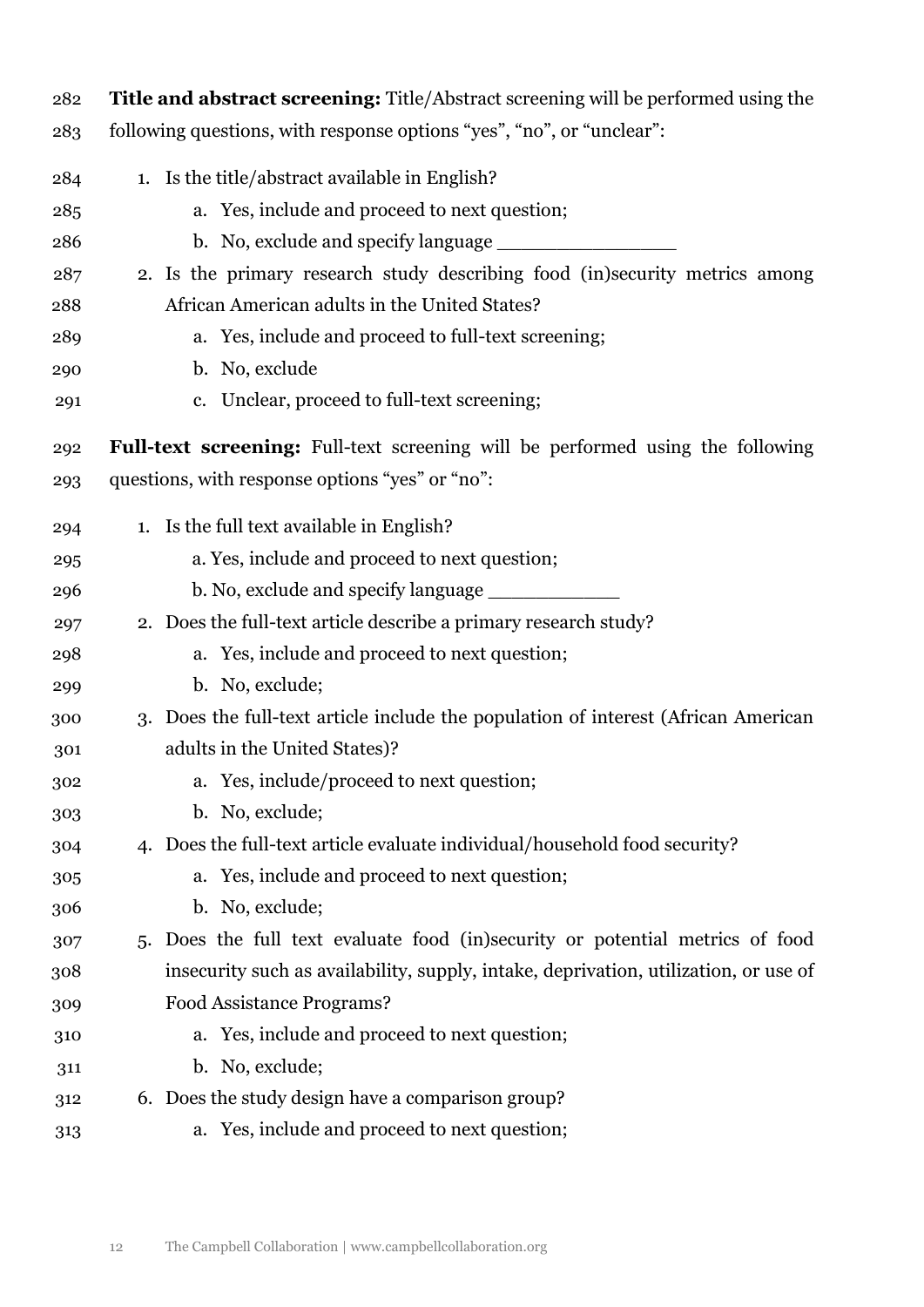| 314 | b. No, exclude;                                                                      |  |  |  |  |
|-----|--------------------------------------------------------------------------------------|--|--|--|--|
| 315 | 7. Does the study assess individual- or group-level factors associated with food     |  |  |  |  |
| 316 | insecurity?                                                                          |  |  |  |  |
| 317 | a. Yes, proceed to data extraction;                                                  |  |  |  |  |
| 318 | b. No, exclude;                                                                      |  |  |  |  |
| 319 |                                                                                      |  |  |  |  |
| 320 | Relevant text publications will be acquired through available University of Maryland |  |  |  |  |
| 321 | and Iowa State University library resources.                                         |  |  |  |  |
| 322 | <b>Data Extraction Strategy</b>                                                      |  |  |  |  |
| 323 | The following information will be extracted from each study by two reviewers working |  |  |  |  |
| 324 | independently.                                                                       |  |  |  |  |
| 325 | 1. General Study Characteristics:                                                    |  |  |  |  |
| 326 | Publication year                                                                     |  |  |  |  |
| 327 | 2. Study Population:                                                                 |  |  |  |  |
| 328 | State and region (urban or rural) in which the population of interest<br>п           |  |  |  |  |
| 329 | resides                                                                              |  |  |  |  |
| 330 | Age distribution of the population of interest<br>ш                                  |  |  |  |  |
| 331 | Number of participants of the population of interest in the study<br>п               |  |  |  |  |
| 332 | 3. Study design                                                                      |  |  |  |  |
| 333 | <b>Observational Studies:</b>                                                        |  |  |  |  |
| 334 | a. Case control: studies which enrol participants                                    |  |  |  |  |
| 335 | based on food insecurity status and then compare                                     |  |  |  |  |
| 336 | exposures measured concurrently or                                                   |  |  |  |  |
| 337 | retrospectively.                                                                     |  |  |  |  |
| 338 | b. Cohort (or longitudinal): studies which enrol a                                   |  |  |  |  |
| 339 | population at risk of being food insecure and follow                                 |  |  |  |  |
| 340 | the participants over time to compare the risk of                                    |  |  |  |  |
| 341 | the outcome at the end of follow-up. Participants                                    |  |  |  |  |
| 342 | may be enrolled based on a particular risk factor or                                 |  |  |  |  |
| 343 | population-based approach.                                                           |  |  |  |  |
| 344 | Cross-sectional: studies which enrol using a<br>c.                                   |  |  |  |  |
| 345 | population-based approach at a single point. These                                   |  |  |  |  |
| 346 | studies determine the prevalence of food insecurity                                  |  |  |  |  |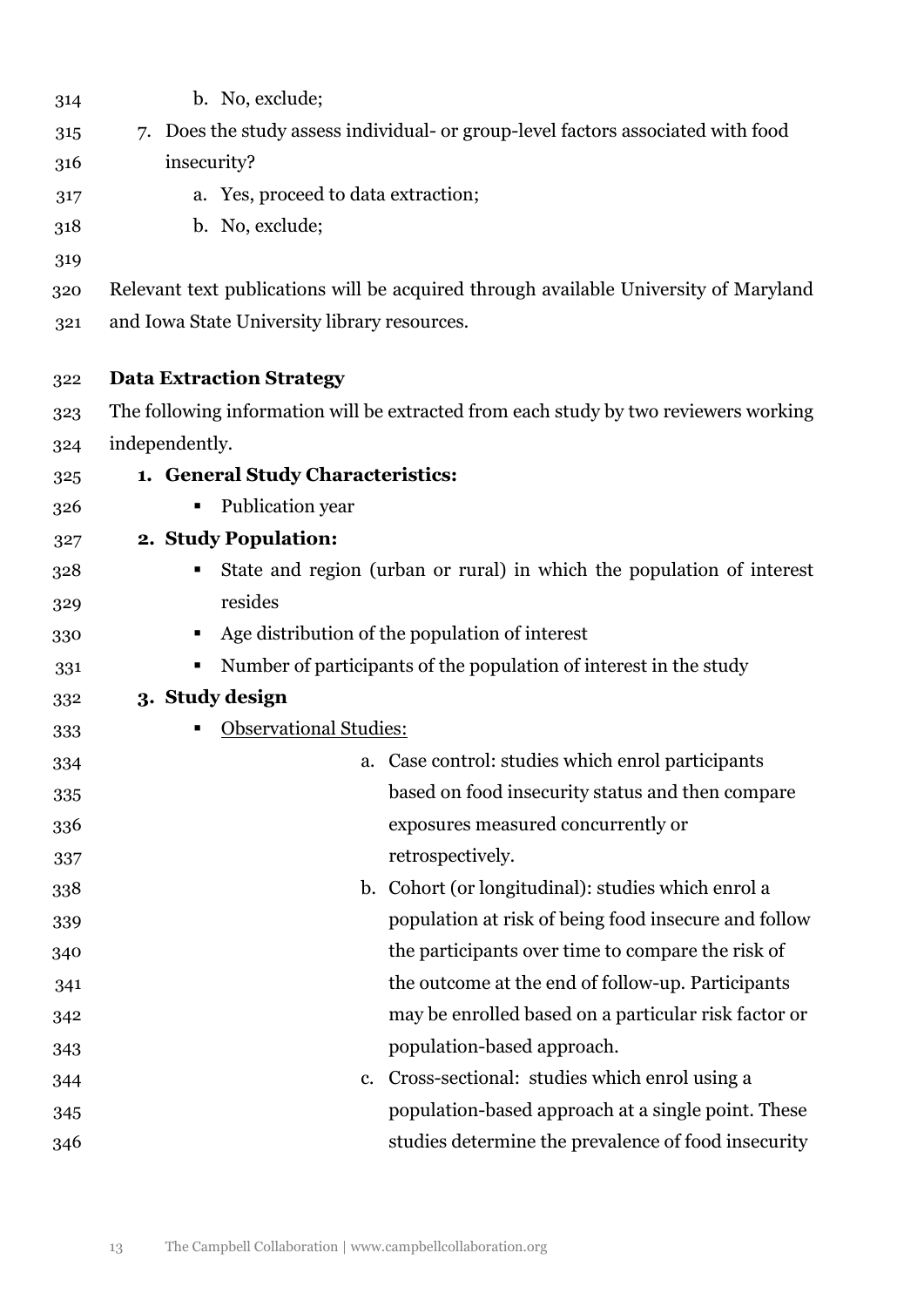| 347      |               | at enrolment and then compare the prevalence of                           |
|----------|---------------|---------------------------------------------------------------------------|
| 348      |               | food insecurity for exposures measured                                    |
| 349      |               | concurrently or retrospectively                                           |
| 350      |               | d. Controlled Before-and-After (CBAs): studies that                       |
| 351      |               | involve a single population, where a characteristic                       |
| 352      |               | is changed at a single time point (either calendar or                     |
| 353      |               | characteristics-based), then the prevalence of food                       |
| 354      |               | insecurity is compared before and after the change.                       |
| 355      |               | An example of this study design may include the                           |
| 356      |               | prevalence of food insecurity before and after the                        |
| 357      |               | introduction of a new bus service or supermarket in                       |
| 358      |               | a neighbourhood. A characteristic-based event                             |
| 359      |               | might be a study that looks at food insecurity in                         |
| 360      |               | individuals before and after purchasing a car. In                         |
| 361      |               | the bus example, the exposure happens at the same                         |
| 362      |               | time on the calendar for all individuals; however,                        |
| 363      |               | for the car example, the purchasing of the car is an                      |
| 364      |               | individual event.                                                         |
| 365<br>ш |               | Ecological: studies that investigate factors or exposures among members   |
| 366      |               | of an entire population, defined geographically or temporally, but do not |
| 367      |               | determine a relationship or association between the exposure and          |
| 368      |               | outcome of interest. An example of this study design may include the      |
| 369      |               | proportion of households within a neighbourhood that experience food      |
| 370      |               | insecurity, but the association between a given households' access to     |
| 371      |               | supermarkets and the outcome are not evaluated.                           |
| 372      |               | Randomized controlled trials (RCT): studies that randomly assign study    |
| 373      |               | participants to two or more groups, to reduce bias, and then measure or   |
| 374      |               | compare findings presented in each group. An example of this study        |
| 375      |               | design may include two groups of participants, one receiving weekly       |
| 376      |               | grocery deliveries from a local food bank and the other receiving none,   |
| 377      |               | that measure BMI and level of food insecurity at the start and conclusion |
| 378      | of the study. |                                                                           |
| 379      |               |                                                                           |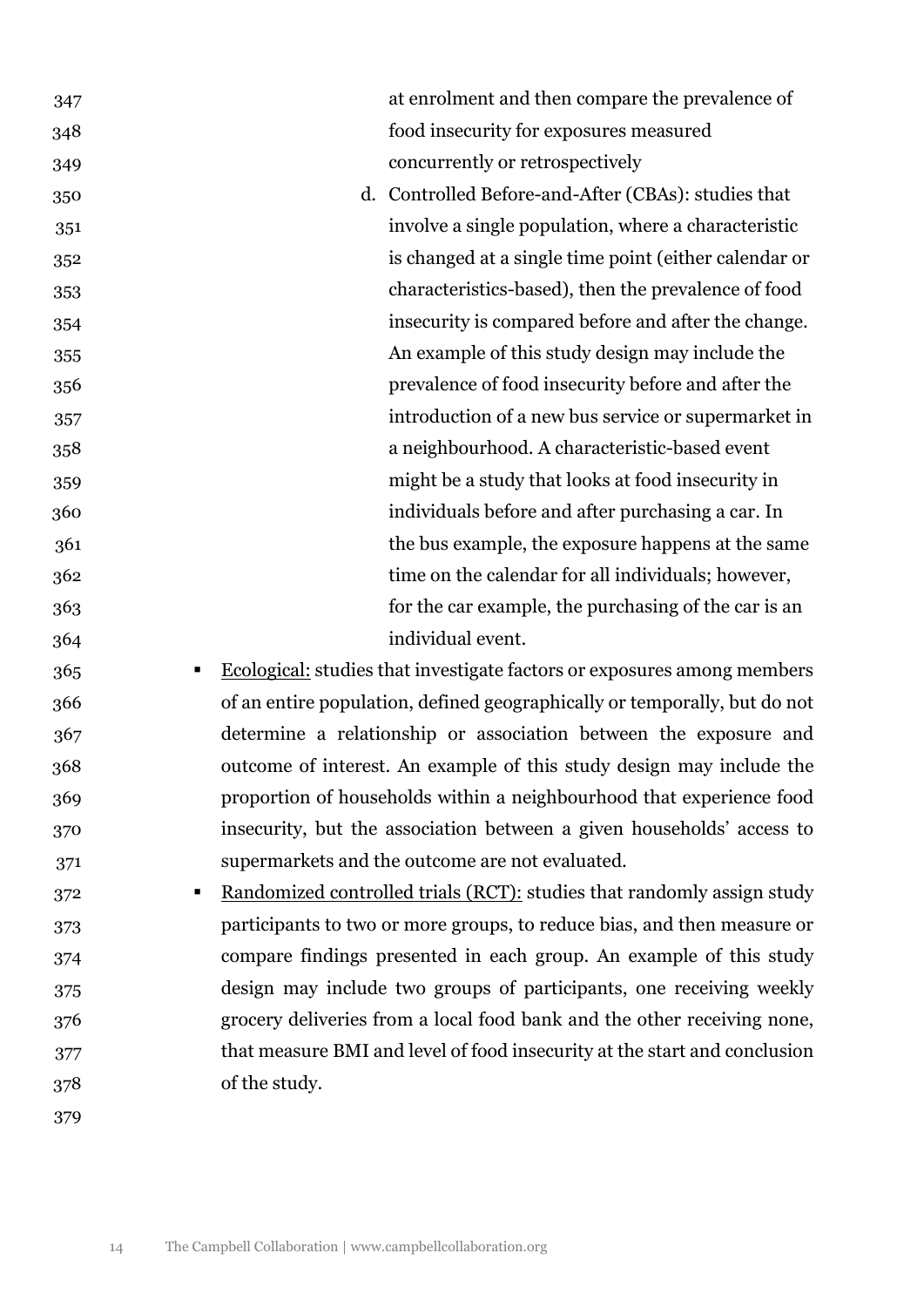- **4. Outcomes Investigated:** We will identify all metrics of food insecurity reported by the authors and extract the level at which the metric is calculated and the authors' exact definition of the food insecurity metric. The outcomes used by authors are of interest to our review and part of the discovery process; however, we anticipate that metrics of food insecurity will include the common metrics from agency groups such as the following:
- USDA Metrics:
- o the U.S. Household Food Security Survey Module o the U.S. Adult Food Security Survey Module o the Six-Item Short Form of the Food Security Survey Module
- o the Self-Administered Food Security Module for Youths Ages 12 and Older
- o the CPS Food Security Supplements Questionnaire
- 393 Non-USDA Metrics:
- o the Food Insecurity Experience Scale (FIES)
- o the Prevalence of Undernourishment indicator (PoU)
- 
- o the Household Dietary Diversity Score (HDDS)
- o the Food Consumption Score (FCS)

 We also expect that some researchers will only report single metrics or unique combinations of single metrics rather than the standardized measures listed above. For example, some authors might ask "How often do you skip meals?" and use a threshold value as a single metric for food insecurity. These outcome metrics might then be used at the individual level to represent the experiences, behaviours, or conditions of an individual or a single household (Coleman-Jensen et al., 2019). Alternatively, these metrics might be aggregated to represent a group at the ecological or group level. For example, a study might report the proportion of households in a region that skip meals more than twice in one week or the proportion of households in a neighbourhood with a cut-off listed in the USDA 18-item questionnaire.

- 
- 

 **5. Exposures Investigated:** We will extract all exposures investigated among adult African American populations identified in the literature. This report will identify factors that are investigated at the individual- and group-level. As this is a scoping review, and the goal of the review is to identify the diversity of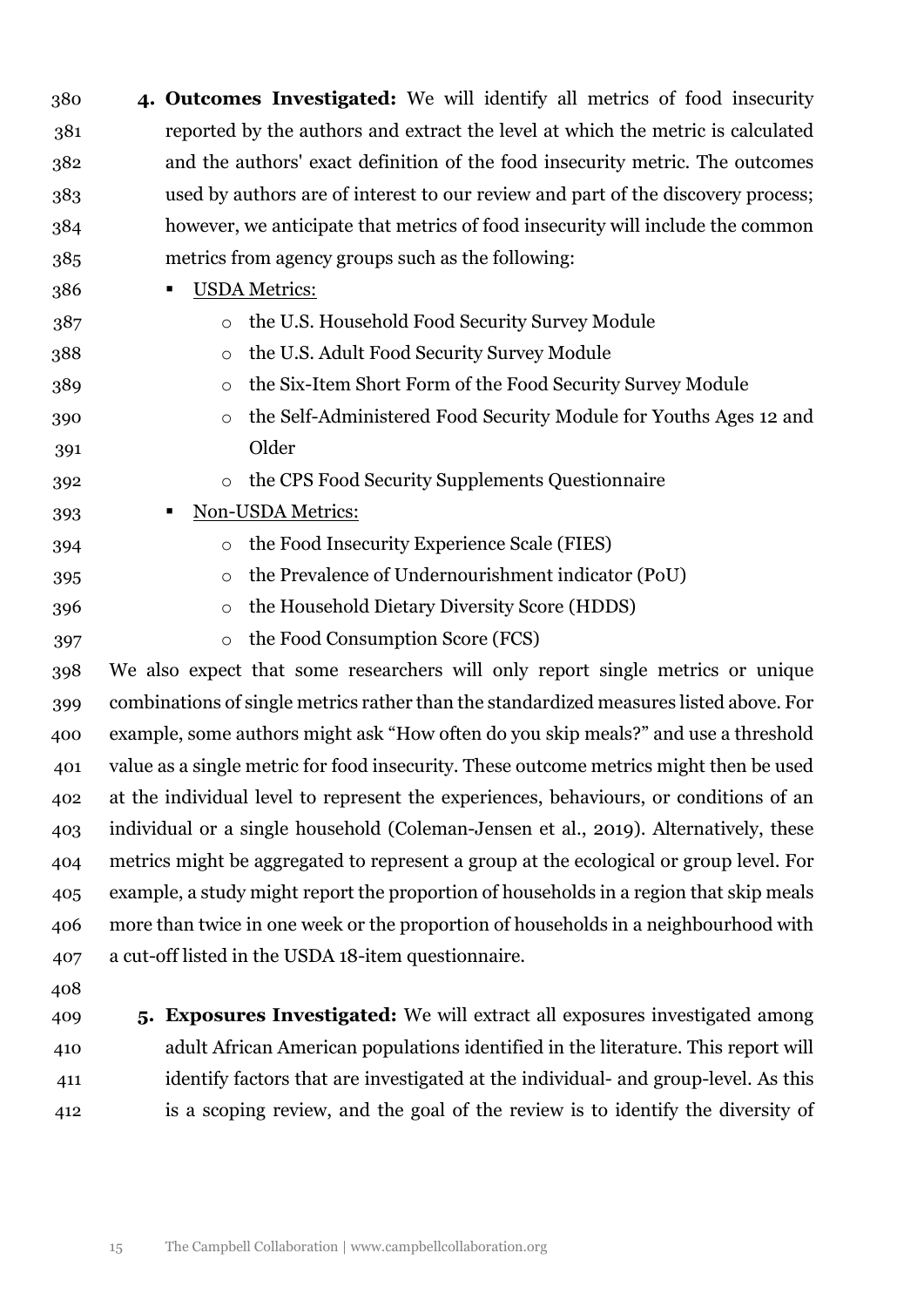- 413 factors authors are investigating, we only intend to provide examples of what we 414 might extract.
- 415 Individual-level: examples might include age, gender (social), sex 416 (biological), religion, socioeconomic status (SES), income, education, 417 employment status, marital status, family structure (single- vs. multi-418 parent), number of dependents, ability, mental health status, Body Mass 419 Index (BMI), smoking status, chronic disease status, car ownership, and 420 access to care (child, elder, or other dependent).
- 421 Group-level: examples might include region, neighbourhood type, 422 number of food stores near residence, residential infrastructure, primary 423 mode of transportation, and proximity to public transportation.
- 424
- 425 *Table 2: Cateogorization of Risk Factors into Dimensions of Food Insecurity*

| <b>Dimensions</b>                                      |                                      |                                 |  |  |
|--------------------------------------------------------|--------------------------------------|---------------------------------|--|--|
| <b>Availability</b>                                    | <b>Accessibility</b>                 | <b>Utilization</b>              |  |  |
| Region (urban/rural)                                   | Age                                  | Fruit and vegetable intake      |  |  |
| Number of food stores<br>near residence<br>Residential | Sex (biological) and Gender (social) | Use of food assistance programs |  |  |
| infrastructure<br>No supermarket                       | Socioeconomic status (SES)           | Use of food banks and pantries  |  |  |
| within 5 miles<br>Low supermarket                      | Income and Employment status         |                                 |  |  |
| density                                                | Religion                             |                                 |  |  |
| Neighborhood type<br>Marital status                    |                                      |                                 |  |  |
|                                                        | <b>Family structure</b>              |                                 |  |  |
|                                                        | Number of dependents                 |                                 |  |  |
|                                                        | Education                            |                                 |  |  |
|                                                        | Ability status                       |                                 |  |  |
|                                                        | Mental health status                 |                                 |  |  |
|                                                        | Body Mass Index (BMI)                |                                 |  |  |
|                                                        | Chronic disease status               |                                 |  |  |
|                                                        | Access to care                       |                                 |  |  |
|                                                        | Car ownership                        |                                 |  |  |
|                                                        | Proximity to public transportation   |                                 |  |  |

426

 For this review, we will identify potential risk factors of food insecurity and categorize them based on three of the four hierarchical dimensions of food insecurity: food availability, food accessibility, and food utilization (Ashby et al., 2016). In addition to the categorization of risk factors into these dimensions, we will identify whether a risk factor appears to be a "cause" and/or "consequence" of food insecurity in the literature. This information will enable us to comment on how comprehensively authors are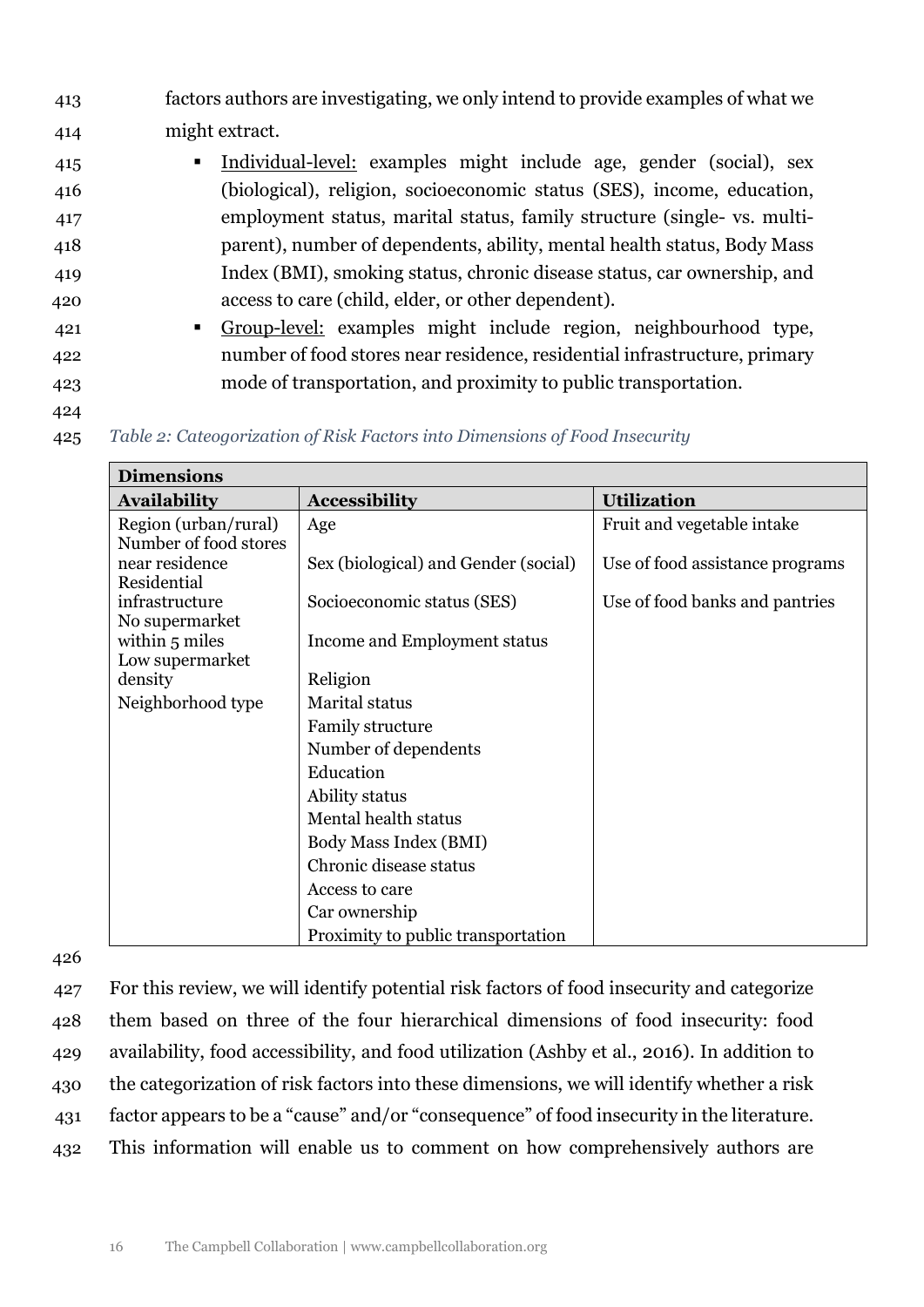capturing factors associated with food insecurity in study populations and identify important gaps in the literature. Also, we intend to map these factors at the individual or group level. For example, income and car ownership are individual risk factors that could impact accessibility i.e., the food is available but not accessible due to income. At the group level, lack of public transportation and high crime rates could impact accessibility, while lack of supermarkets in one's neighbourhood or area of residence is a group-level variable that could impact availability. We do not anticipate that each exposure will map to only one dimension. For example, a risk factor such as chronic disease might be considered to result in food insecurity due to both accessibility due to the inability to shop or utilization due to both accessibility and inability to prepare food. We will also identify risk factors that appear to not fall into any of the three proposed domains of food insecurity. An example of the output is provided in Table 2.

## **Critical appraisal**

As this is a scoping review, we will not conduct a critical appraisal of the literature.

#### **Results**

 We will generate a summary of study characteristics, study designs, study population characteristics, exposures and outcomes investigated, food insecurity definitions, and food insecurity measures. Figures and tables will be used to report results of the scoping review. These figures will tabulate the frequency of areas of evaluation, study types, and the timeline of investigation. This scoping review will provide a synthesis of primary research investigating factors linked to food insecurity, how food insecurity is being measured among African American adults in the United States, and the domains of food insecurity investigated. Results from this review can be used to clarify key concepts and definitions linked to food insecurity, indicate how food insecurity research is being conducted, indicate how this outcome is being measured among African American adults, and present knowledge gaps that exist in the literature. By understanding the dimensions of food insecurity, we propose to understand and provide guidance about approaches to the synthesis of results from studies about food insecurity.

- 
-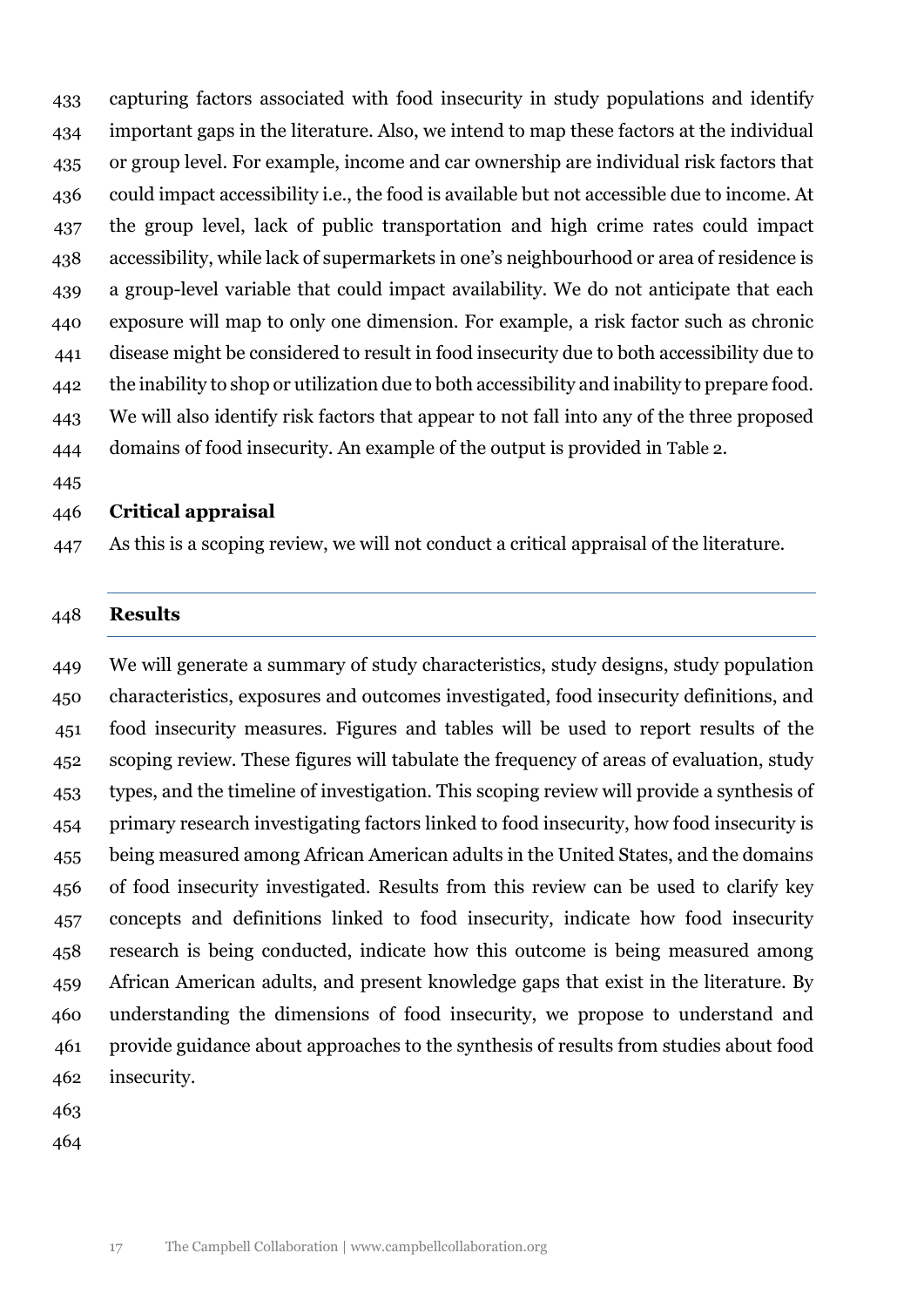#### **References**

 Ashby, Stephanie, Kleve, Suzanne, McKechnie, Rebecca, and Palermo, Claire. (2016). Measurement of the Dimensions of Food Insecurity in Developed Countries: A Systematic Review. Public Health Nutrition, 19(16). 2887-2896. DOI: 10.1017/S1368980016001166 Burchard, Esteban G., Ziv, Elad, Cyle, Natasha, Gomez, Scarlett L., Tang, Hua, Karter, Andrew, Mountain, Joanna L., Perez-Stable, Eliseo J., Sheppard, Dean, and Risch, Neil. (2003). The Importance of Race and Ethnic Background in Biomedical Research and Clinical Practice. The New England Journal of 474 Medicine, 348(12).<https://www.nejm.org/doi/full/10.1056/NEJMsb025007> Coleman-Jensen, Alisha, Rabbitt, Matthew P., Gregory, Christina A., and Singh, Anita. (2019). Household Food Security in the United States in 2018. *Economic Research Report-United States Department of Agriculture*, Economic Research Service. [https://www.ers.usda.gov/webdocs/publications/94849/err-](https://www.ers.usda.gov/webdocs/publications/94849/err-270.pdf?v=963.1)[270.pdf?v=963.1](https://www.ers.usda.gov/webdocs/publications/94849/err-270.pdf?v=963.1) Duffy, S., de Kock, S., Misso, K., Noake, C., Ross, J., & Stirk, L. (2016). Supplementary searches of PubMed to improve currency of MEDLINE and MEDLINE In-Process searches via Ovid. *Journal of the Medical Library Association: JMLA*, *104*(4), 309–312.<https://doi.org/10.3163/1536-5050.104.4.011> Food and Agriculture Organization (FAO). (2008). An Introduction to the Basic Concepts of Food Security. *The EC-FAO Food Security Programme*. <http://www.fao.org/3/al936e/al936e00.pdf> Food and Nutrition Technical Assistance (FANTA). (2018). Household Dietary Diversity Score (HDDS) for Measurement of Household Food Access: Indicator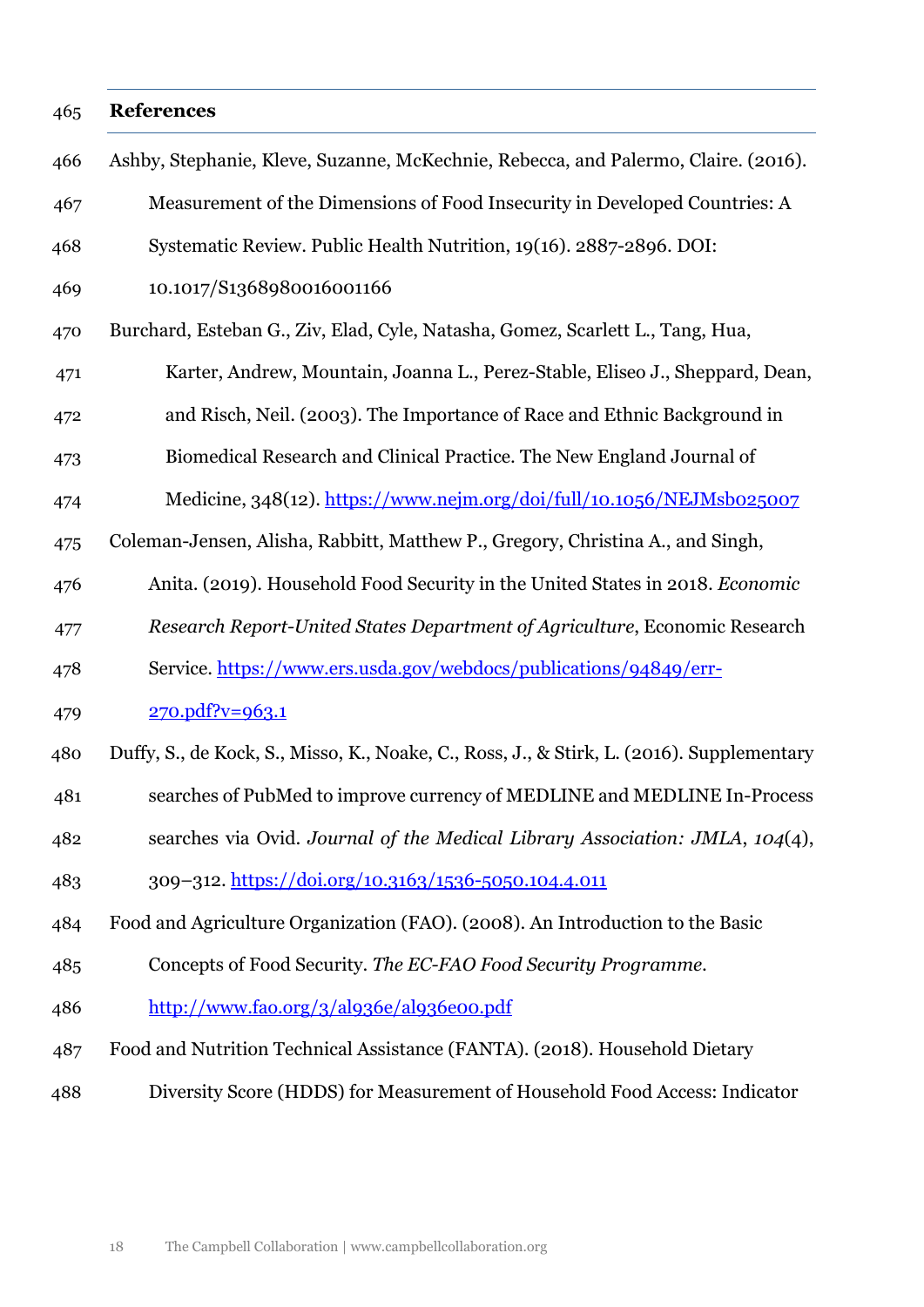- Guide. *Monitoring and Evaluation.* [https://www.fantaproject.org/monitoring-](https://www.fantaproject.org/monitoring-and-evaluation/household-dietary-diversity-score)[and-evaluation/household-dietary-diversity-score](https://www.fantaproject.org/monitoring-and-evaluation/household-dietary-diversity-score)
- Franklin, Brandi, Jones, Ashley, Love, Dejuan, Puckett, Stephane, Macklin, Justin,
- and White-Means, Shelley. (2012). Exploring Mediators of Food Insecurity and
- Obesity: A Review of Recent Literature. *Journal of Community Health.* 37(1).
- 494 253-264. [https://link-springer-com.proxy-](https://link-springer-com.proxy-um.researchport.umd.edu/article/10.1007/s10900-011-9420-4)
- [um.researchport.umd.edu/article/10.1007/s10900-011-9420-4](https://link-springer-com.proxy-um.researchport.umd.edu/article/10.1007/s10900-011-9420-4)
- International Diversity Data Expansion Project (INDDEX). (2018), Data4Diets:
- Building Blocks for Diet-related Food Security Analysis. Tufts University,
- 498 Boston, MA. [https://inddex.nutrition.tufts.edu/data4diets.](https://inddex.nutrition.tufts.edu/data4diets)
- Jones, Andrew D., Ngure, Francis M., Pelto, Gretel, and Young, Sera L. (2013). What
- are we Assessing when we Measure Food Security? A Compendium and
- Review of Current Metrics. Advances in Nutrition. 4. 481-505.
- [http://www.fao.org/fileadmin/templates/ess/documents/meetings\\_and\\_wor](http://www.fao.org/fileadmin/templates/ess/documents/meetings_and_workshops/cfs40/001_What_Are_We_Assessing_When_We_Measure_Food_Secuirty.pdf)
- [kshops/cfs40/001\\_What\\_Are\\_We\\_Assessing\\_When\\_We\\_Measure\\_Food\\_Se](http://www.fao.org/fileadmin/templates/ess/documents/meetings_and_workshops/cfs40/001_What_Are_We_Assessing_When_We_Measure_Food_Secuirty.pdf) [cuirty.pdf](http://www.fao.org/fileadmin/templates/ess/documents/meetings_and_workshops/cfs40/001_What_Are_We_Assessing_When_We_Measure_Food_Secuirty.pdf)
- Kamdar, Nipa, Rozmus, Cathy L., Grimes, Deanna E., and Meininger, Janet C.
- (2018). Ethnic/Racial Comparisons in Strategies Parents Use to Cope with Food
- Insecurity: A Systematic Review of Published Research. *Journal of Immigrant*
- *and Minority Health* (21). 175-188. <https://doi.org/10.1007/s10903-018-0720-y>
- Laraia, Barbara A., Borja, Judith B., and Bentley, Margaret E. (2009). Grandmothers,
- Fathers and Depressive Symptoms are Associated with Food Insecurity among
- Low Income First-Time African American Mothers in North Carolina. *The*
- *American Dietetic Association*, 109(6). DOI:10.1016/j.jada.2009.03.005.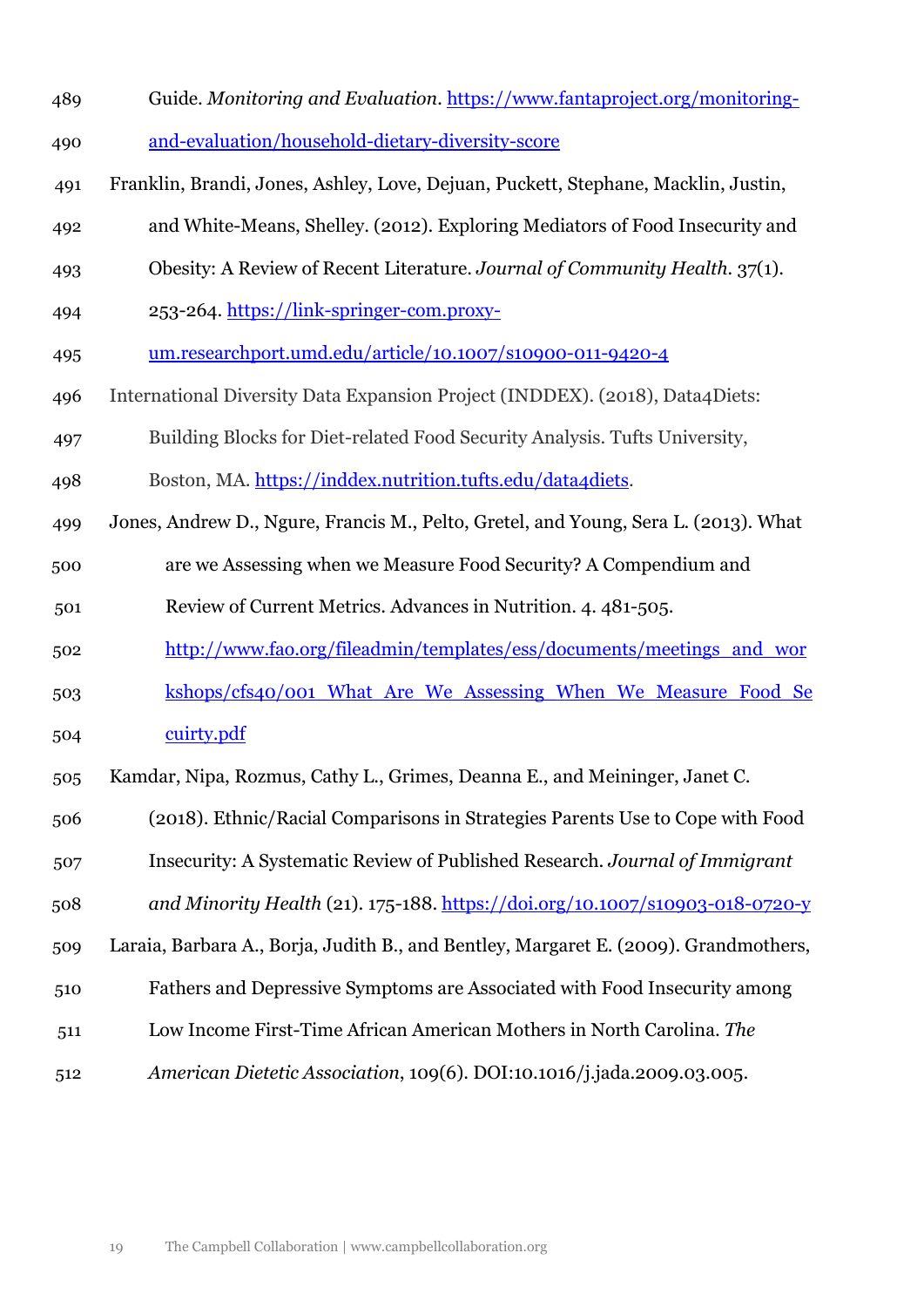- McGowan, J., Sampson, M., Salzwedel, D. M., Cogo, E., Foerster, V., & Lefebvre, C.
- (2016). PRESS Peer Review of Electronic Search Strategies: 2015 Guideline
- Statement. Journal of Clinical Epidemiology, 75, 40–46.
- <https://doi.org/10.1016/j.jclinepi.2016.01.021>
- Meyers, Neely, Sood, Anubha, Alolayan, Yazeed, Broussard, Beth, Fox, Katherine,
- King, Kelly, LoGalbo, Elizabeth, Thompson, Leea, and Compton, Michael T.
- (2019). Coping with Food Insecurity Among African American in Public-Sector
- Mental Health Services: A Qualitative Study. *Community Mental Health*
- *Journal*. 55(3). 440-447. [https://link-springer-com.proxy-](https://link-springer-com.proxy-um.researchport.umd.edu/article/10.1007/s10597-019-00376-x)
- [um.researchport.umd.edu/article/10.1007/s10597-019-00376-x](https://link-springer-com.proxy-um.researchport.umd.edu/article/10.1007/s10597-019-00376-x)
- Munn, Zachary, Peters, Micha D., Stern, Cindy, Tufanaru, Catalin, McArthur, Alexa,
- and Aromataris, Edoardo. (2018). Systematic Review or Scoping Review?
- Guidance for Authors when Choosing between a Systematic or Scoping Review
- Approach. *BMC Medical Research Methodology*. 18(143).
- <https://doi.org/10.1186/s12874-018-0611-x>
- Ryan, Rebecca, Broclain, Dominique, Horey, Dell, Oliver, Sandy, and Prictor, Megan.
- (2013). Study Quality Guide. *Cochrane Consumers and Communication*
- *Review Group*.
- [https://cccrg.cochrane.org/sites/cccrg.cochrane.org/files/public/uploads/Stu](https://cccrg.cochrane.org/sites/cccrg.cochrane.org/files/public/uploads/StudyQualityGuide_May%202013.pdf)
- 532 dyQualityGuide May%202013.pdf
- The United States Census Bureau. (2018). Race, About this Topic. *U.S. Census*
- *Bureau*.<https://www.census.gov/topics/population/race/about.html>
- The United States Census Bureau. (2019). Foreign Born, About this Topic. U.S.
- Census Bureau. [https://www.census.gov/topics/population/foreign-](https://www.census.gov/topics/population/foreign-born/about.html#par_textimage)
- [born/about.html#par\\_textimage](https://www.census.gov/topics/population/foreign-born/about.html#par_textimage)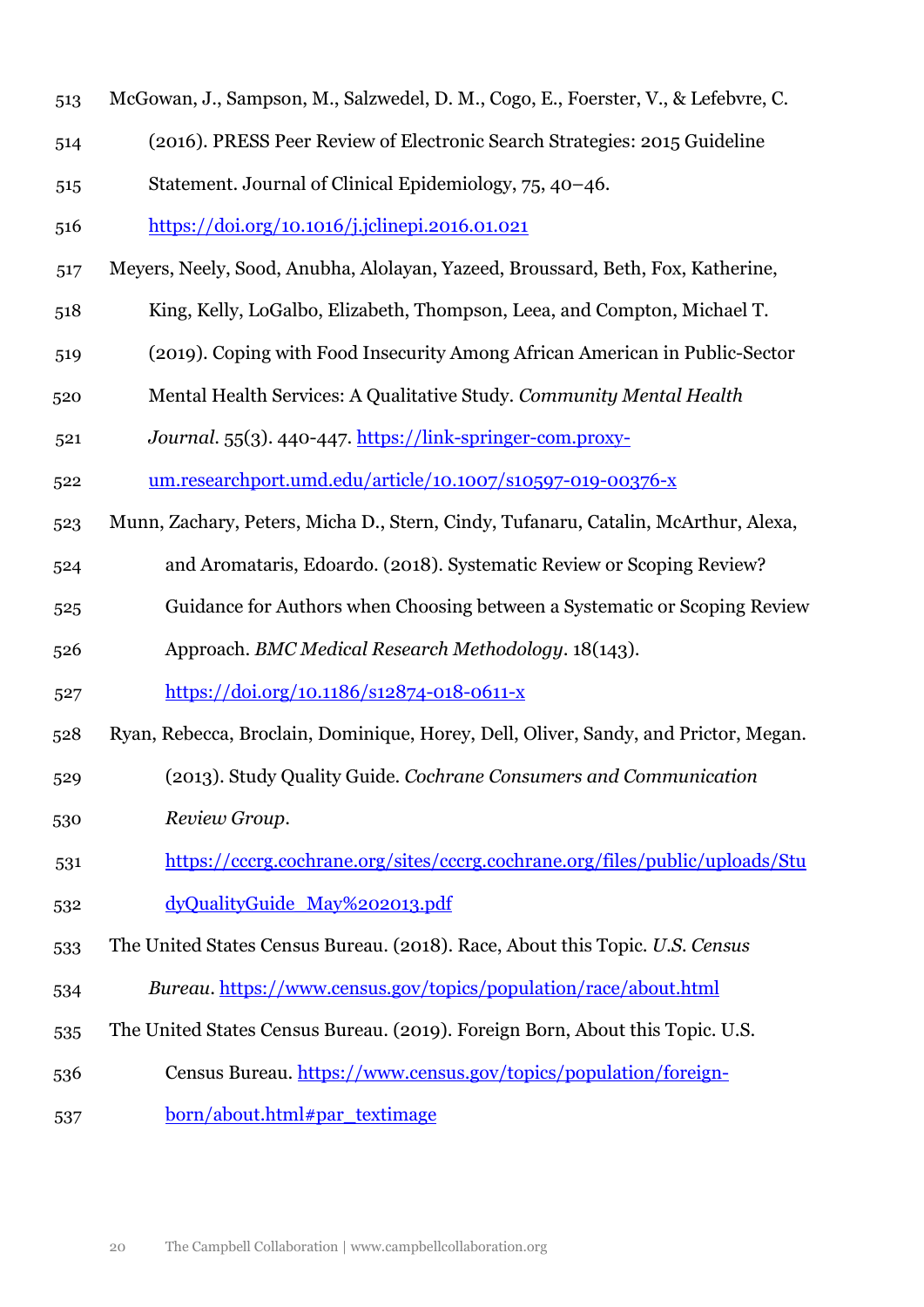- The United States Department of Agriculture (USDA). (2018). Food Security in the
- U.S., Measurement. *Economic Research Service*.
- [https://www.ers.usda.gov/topics/food-nutrition-assistance/food-security-in-](https://www.ers.usda.gov/topics/food-nutrition-assistance/food-security-in-the-us/measurement/)
- [the-us/measurement/](https://www.ers.usda.gov/topics/food-nutrition-assistance/food-security-in-the-us/measurement/)
- The United States Department of Agriculture (USDA). (2019). Food Security in the
- U.S., Survey Tools. *Economic Research Service*.
- [https://www.ers.usda.gov/topics/food-nutrition-assistance/food-security-in](https://www.ers.usda.gov/topics/food-nutrition-assistance/food-security-in-the-us/survey-tools/)[the-us/survey-tools/](https://www.ers.usda.gov/topics/food-nutrition-assistance/food-security-in-the-us/survey-tools/)
- Vedovato, Gabriela M., Surkan, Pamela J., Jones-Smith, Jessica, Anderson-Steeves,
- Elizabeth, Han, Eunkyung, Trude, Angela CB., Kharmats, Anna Y., and
- Gittelsohn, Joel. (2015). Food Insecurity, Overweight and Obesity among Low-
- Income African-American families in Baltimore City: Associations with Food-
- Related Perceptions. Public Health Nutrition. 19(8).
- DOI:10.1017/S1368980015002888
- 
- 
- 
- 
- 
- 
- 
-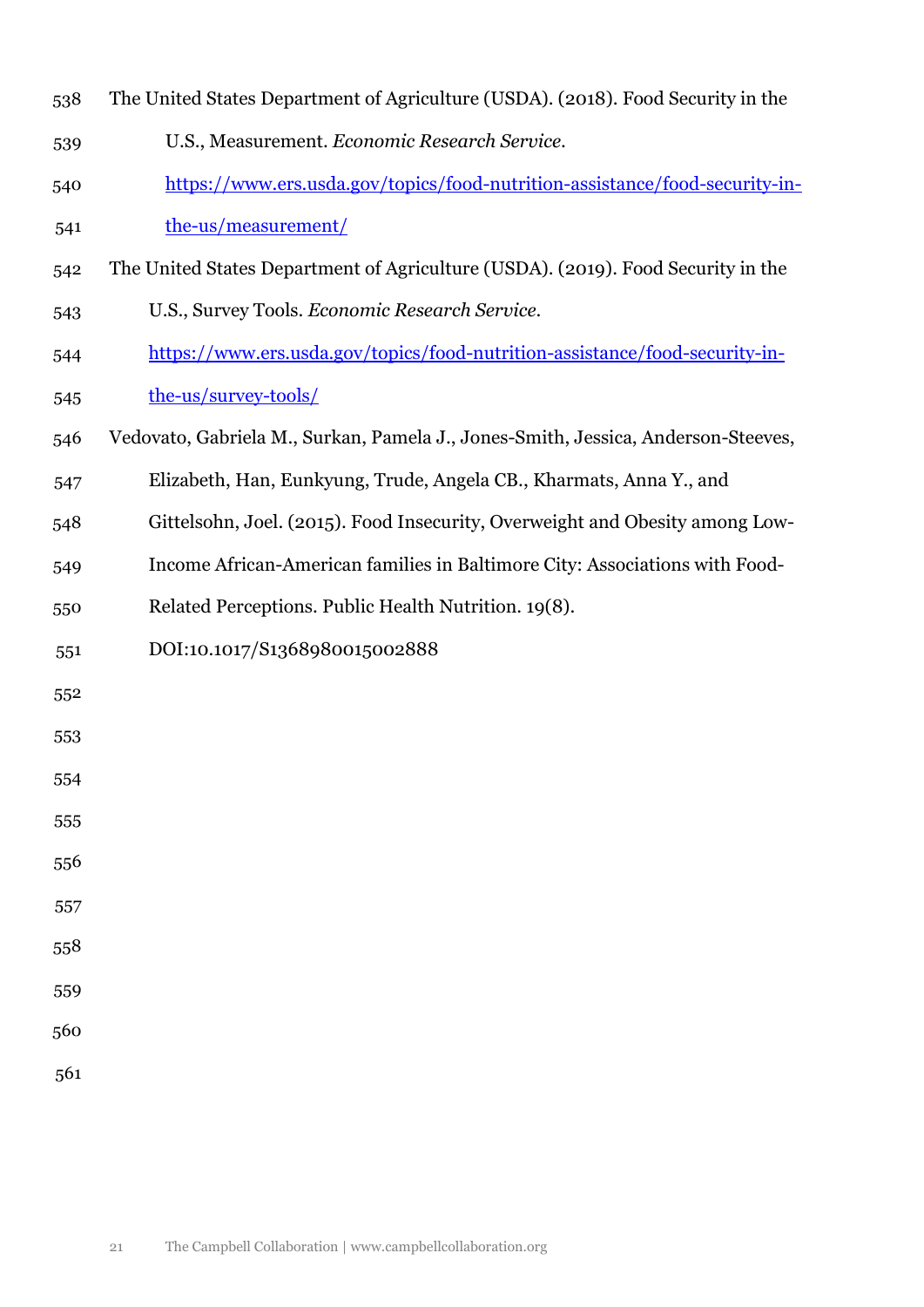## 562 **Scoping Review authors**

563 **Lead author:** The lead author is the person who develops and co-ordinates the review 564 team, discusses and assigns roles for individual members of the map team, liaises with 565 the editorial base, and takes responsibility for the ongoing updates of the map.

566

Name: Elizabeth Dennard

Title: ORISE Fellow

Affiliation: Office of Applied Research and Safety

Assessment (FDA)

Address: 8301 Muirkirk Road

City, State, Province or County:

Laurel, MD

Post code: 20708

Country: United States

Phone: 301-348-1908

#### Email:

[elizabeth.dennard@fda.hhs.gov](mailto:elizabeth.dennard@fda.hhs.gov)

## 567

#### 568 **Co-author:** Methodology

Name: Dr. Elizabeth

Kristjansson

Title: Professor

Affiliation: University of Ottawa, School of Psychology

Address: Room 5016 Vanier

Hall (School of Psychology)

136 Jean-Jacques Lussier

City, State, Province or County:

Ottawa, Ontario

Post code: K1N 6N5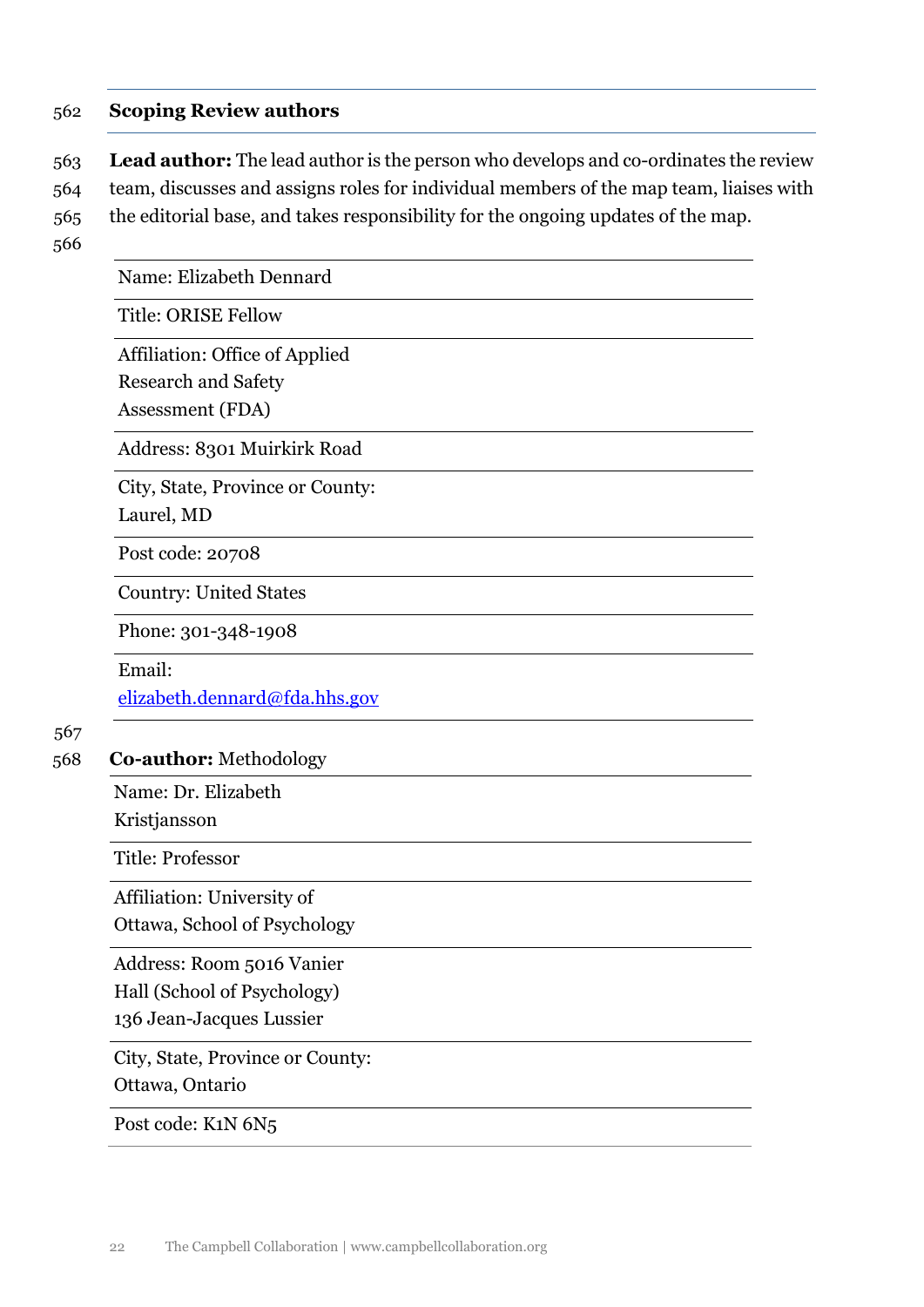Country: Canada

Phone: 613-882-7763

Email: [kristjan@uottawa.ca](mailto:kristjan@uottawa.ca)

## 570 **Co-author:** Search Methodology

Name: Nedelina Tchangalova

Title: Public Health Librarian

Affiliation: University of

Maryland Libraries

Address: STEM Library

William E. Kirwan Hall

City, State, Province or County:

College Park, MD

Post code: 20742

Country: United States

Phone: 301-405-9151

Email: [nedelina@umd.edu](mailto:nedelina@umd.edu)

#### 571

### 572 **Co-author:** Information Retrieval

Name: Dr. Sarah Totton

Title: Research Assistant

Affiliation: Department of

Population Medicine

Address: Ontario Veterinary College, University of Guelph

City, State, Province or County:

Guelph, ON

Post code: N1G 2W1

Country: Canada

Phone: 226-971-3820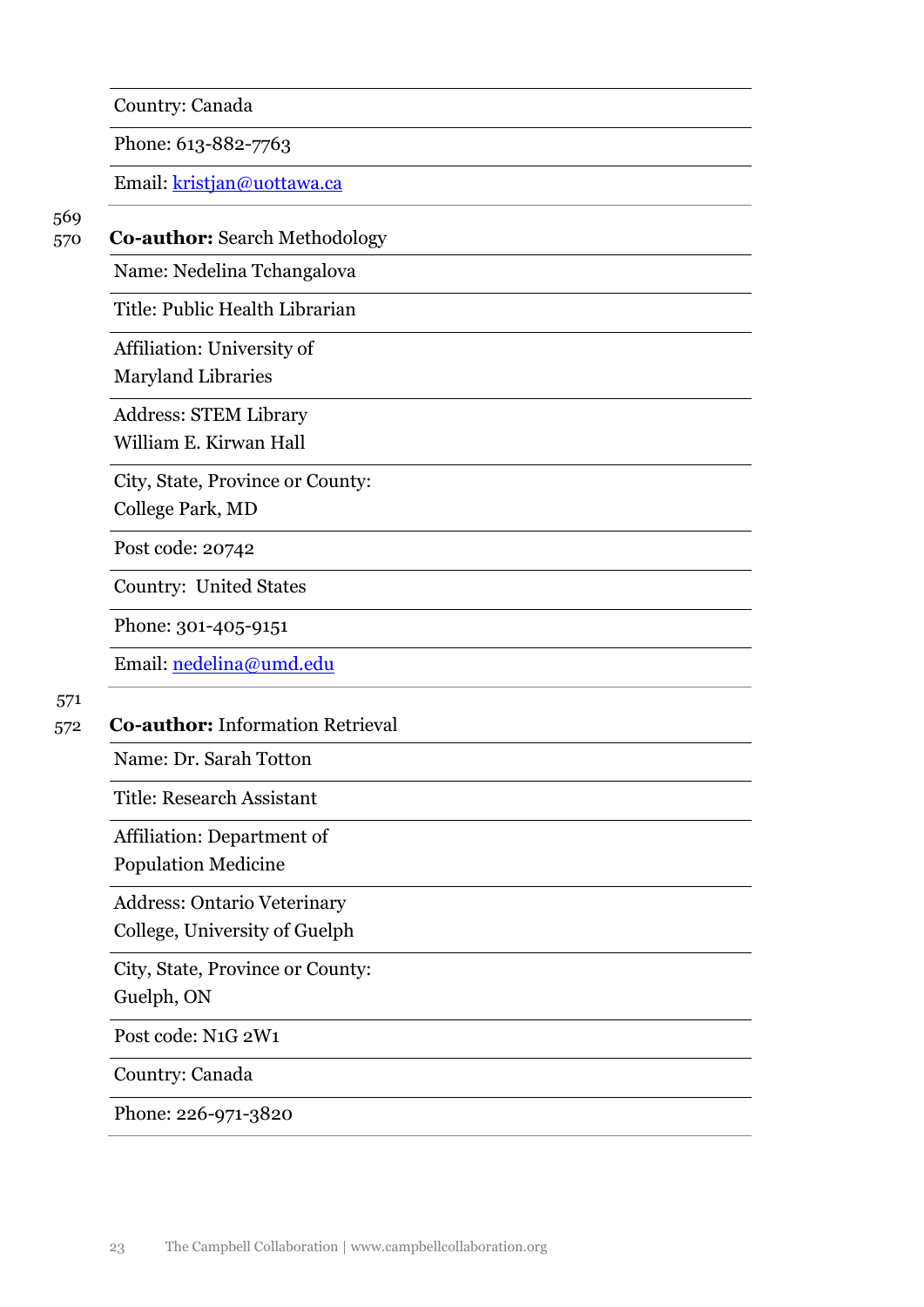| Email: $sarah.tottom@gmail.com$ |  |  |
|---------------------------------|--|--|
|                                 |  |  |

#### 574 **Co-author:** Content

Name: Dr. Donna Winham

Title: Assistant Professor

Affiliation: Food Science and

Human Nutrition

Iowa State University

Address: 2302 Osborn Drive

City, State, Province or County:

Ames, Iowa

Post code: 50011

Country: USA

Phone: 515-294-5040

Email: [dwinham@iastate.edu](mailto:dwinham@iastate.edu)

# 575

#### 576 **Co-author:** Methodology

Name: Dr. Annette O'Connor

Title: Professor of Epidemiology

Affiliation: Iowa State

University, College of

Veterinary Medicine

Address: 1809 Riverside Drive

City, State, Province or County:

Ames, Iowa

Post code: 50011

Country: United States

Phone: 515-294-5012

Email: [oconnor@iastate.edu](mailto:oconnor@iastate.edu)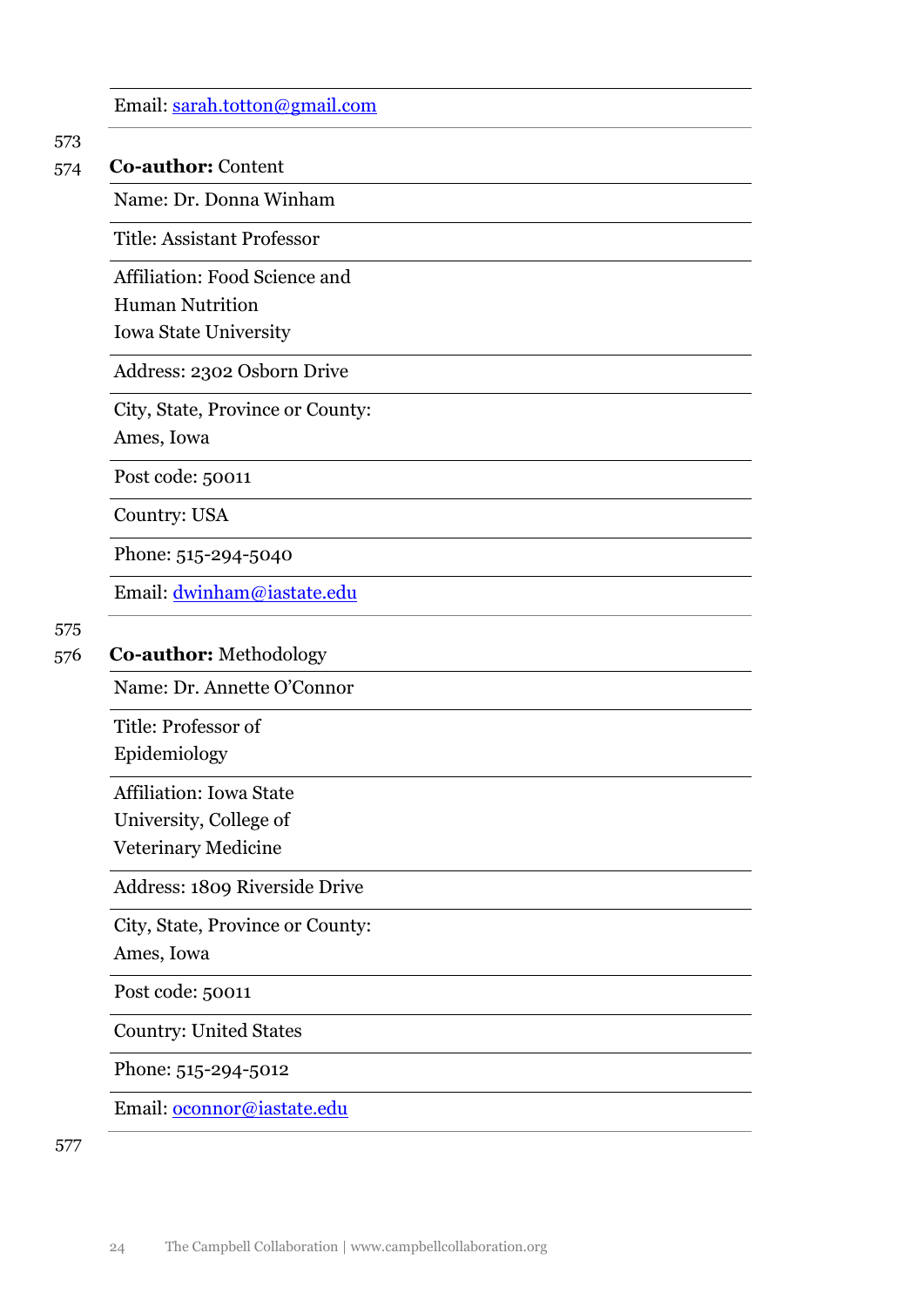#### **Roles and responsibilities**

- Please note that this is the *recommended optimal* review team composition.
- **Methodology:** Dr. Annette O'Connor and Dr. Elizabeth Kristjansson
- **Content:** Dr. Donna Winham
- **Search Methodology:** Nedelina Tchangalova
- **Review Team Lead:** Elizabeth Dennard
- **Information retrieval:** Elizabeth Dennard and Dr. Sarah Totton

## **Sources of Support**

 Elizabeth Dennard receives financial support through her ORISE fellowship in the Office of Applied Research and Safety Assessment with the FDA. The Oak Ridge Institute for Science and Education is managed by ORAU, a university consortium of PhD granting academic institutions and a 501(c)(3) non-profit corporation. The review team will receive support from Dr. Annette O'Connor, Dr. Sarah Totton, Nedelina Tchangalova, Dr. Donna Winham, and Dr. Elizabeth Kristjansson.

#### **Declarations of Interest**

 We do not have any conflicts or declarations of interest that could impact the execution of this scoping review.

## **Plans for Updating the Review**

 Elizabeth Dennard will be responsible for updating the review at least once every 5 years as required by the Campbell Collaboration.

- 
- 
- 
- 
- 
-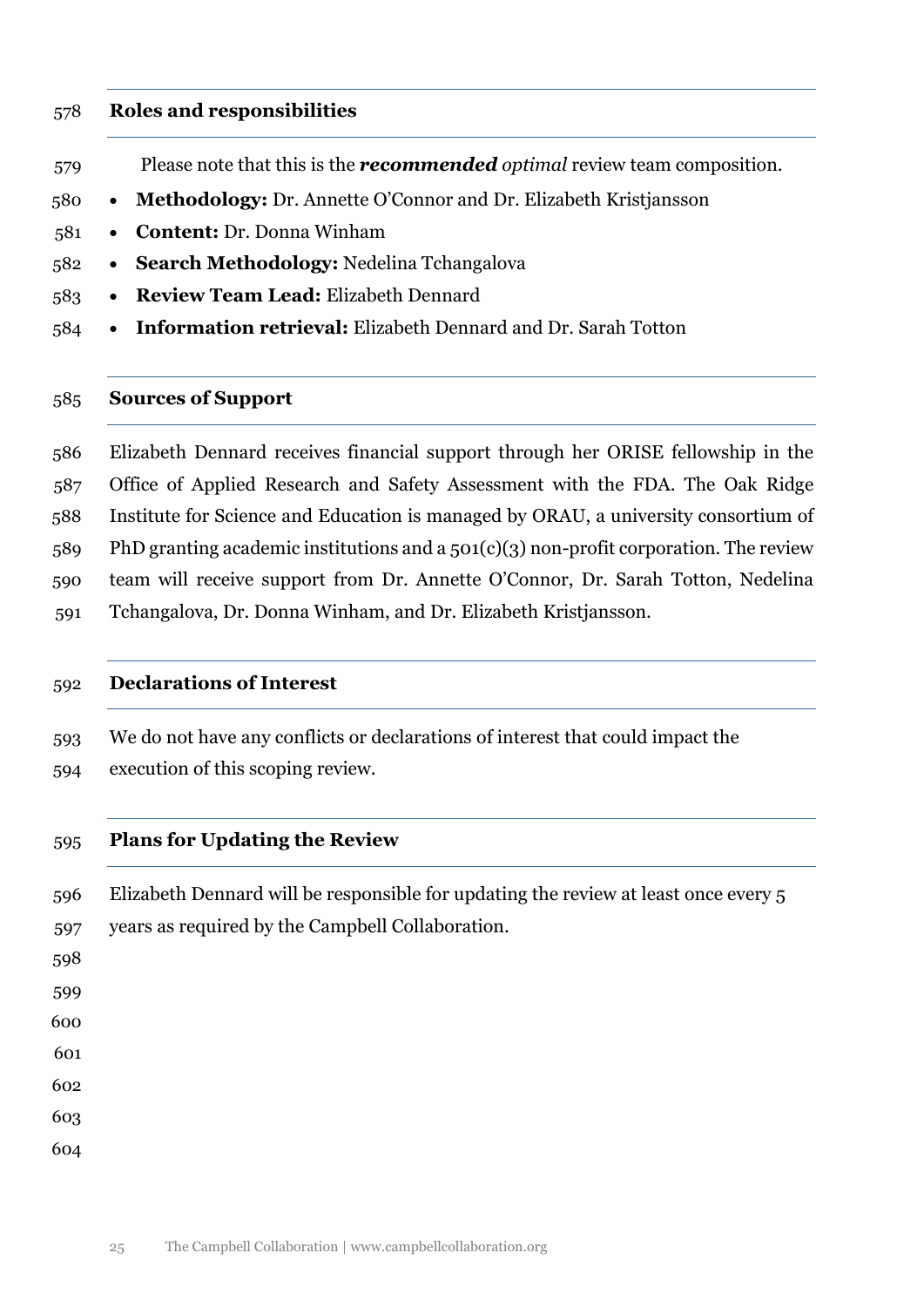## 605 **Appendices**

### 606 **Appendix A: Search Terms**

607 *Table 3: Search Terms* 

<span id="page-25-0"></span>

| Food insecurity related terms | Population        | Limit to:            |
|-------------------------------|-------------------|----------------------|
| access to food                | African American* | adults               |
| dietary inadequacy            | <b>Black</b>      | adult                |
| food access                   |                   | aged                 |
| food accessibility            |                   | elderly              |
| food afford*                  |                   |                      |
| food assistance               |                   | Age: 19-65           |
| food availability             |                   |                      |
| food choice                   |                   | 1995-2019            |
| food consumption              |                   |                      |
| food deprivation              |                   | English              |
| food desert                   |                   |                      |
| food hardship                 |                   | Peer reviewed        |
| food insecurity               |                   |                      |
| food insufficien*             |                   | <b>United States</b> |
| food intake                   |                   |                      |
| food poverty                  |                   |                      |
| food scarcity                 |                   |                      |
| food security                 |                   |                      |
| food sufficien*               |                   |                      |
| food supply                   |                   |                      |
| food utilization              |                   |                      |
| fruit and vegetable intake    |                   |                      |
| hunger                        |                   |                      |
| malnutrition                  |                   |                      |
| nutrition security            |                   |                      |
| nutritional status            |                   |                      |
| supermarket access            |                   |                      |
| undernourishment              |                   |                      |

608

 \*Truncation was used at the end of the word in all databases except for Pubmed to retrieve all variations of terms. Double quotes were used to search for specific phrases. Terms were combined with Boolean logic commands (AND, OR) and proximity operators (N5) depending on the database feature availability.

613

614

615

616

617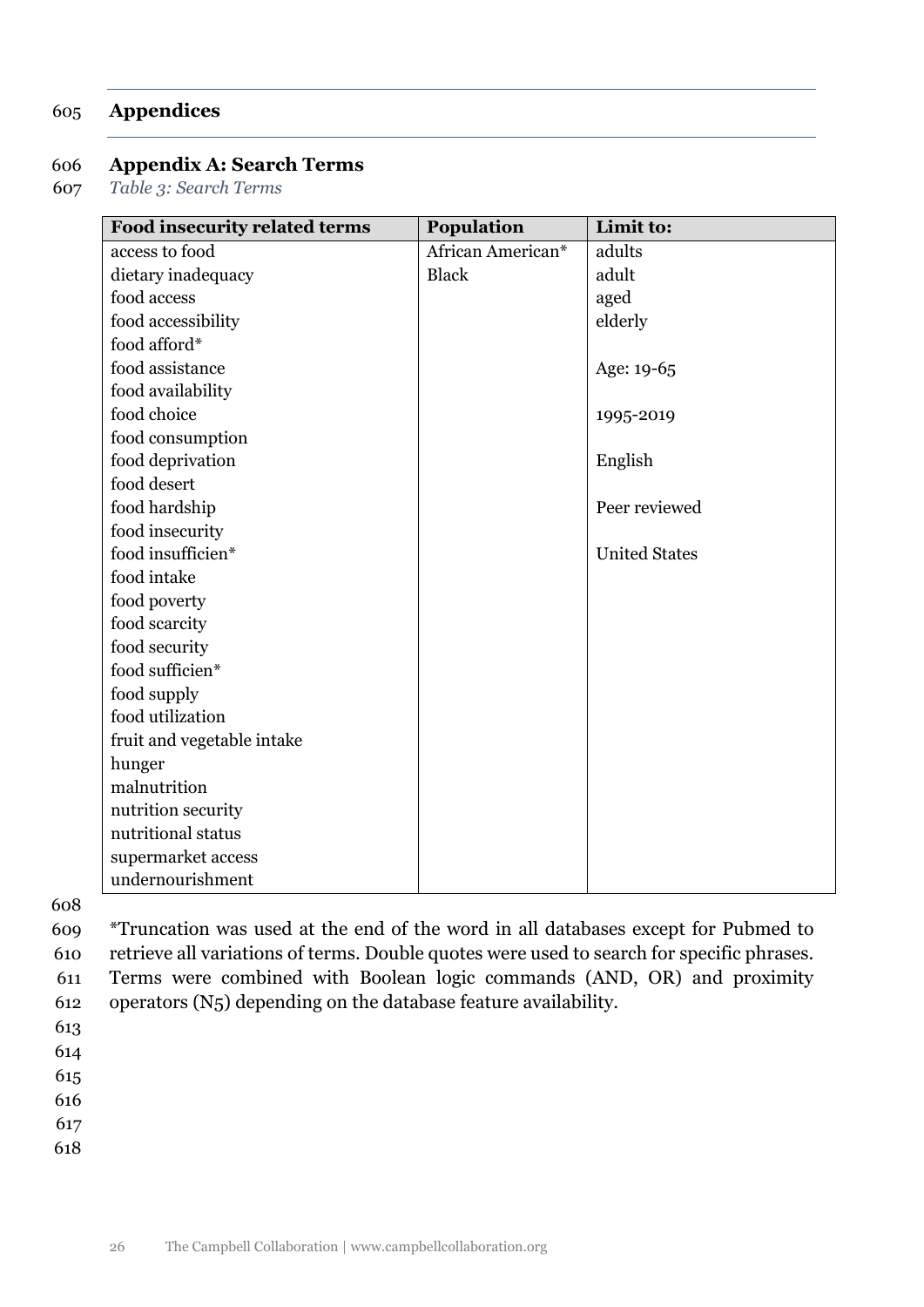## 619 **Appendix B: Search Strategies**

- 620 Search performed across all databases: 11/18/2019
- 621 For the PRISMA Flow diagram: Records identified through database searching
- 622 (n=3,796)
- 623
- 624 *Table 4: Pubmed Search Strategy*

<span id="page-26-1"></span><span id="page-26-0"></span>

| <b>Search</b> | <b>Query</b>                                                                                                                                                                                                                                                                                                                                                                                                                                                                                                                                                                                                                                                                                                                                                                                                                                                                                                                                                                                                                                                                                                                                                                                                                       | <b>Items</b><br>found |
|---------------|------------------------------------------------------------------------------------------------------------------------------------------------------------------------------------------------------------------------------------------------------------------------------------------------------------------------------------------------------------------------------------------------------------------------------------------------------------------------------------------------------------------------------------------------------------------------------------------------------------------------------------------------------------------------------------------------------------------------------------------------------------------------------------------------------------------------------------------------------------------------------------------------------------------------------------------------------------------------------------------------------------------------------------------------------------------------------------------------------------------------------------------------------------------------------------------------------------------------------------|-----------------------|
| #6            | #5 Filters: Publication date from 1995/01/01 to 2019/12/31;<br>English; Adult: 19+ years; Young Adult: 19-24 years; Adult: 19-44<br>years; Middle Aged + Aged: 45+ years; Middle Aged: 45-64 years                                                                                                                                                                                                                                                                                                                                                                                                                                                                                                                                                                                                                                                                                                                                                                                                                                                                                                                                                                                                                                 | 738                   |
| #5            | #3 NOT #4                                                                                                                                                                                                                                                                                                                                                                                                                                                                                                                                                                                                                                                                                                                                                                                                                                                                                                                                                                                                                                                                                                                                                                                                                          | 1,600                 |
| #4            | "Animals"[Mesh] NOT ("Animals"[Mesh] AND "Humans"[Mesh])                                                                                                                                                                                                                                                                                                                                                                                                                                                                                                                                                                                                                                                                                                                                                                                                                                                                                                                                                                                                                                                                                                                                                                           | 4,639,963             |
| #3            | #1 AND #2                                                                                                                                                                                                                                                                                                                                                                                                                                                                                                                                                                                                                                                                                                                                                                                                                                                                                                                                                                                                                                                                                                                                                                                                                          | 1,829                 |
| #2            | ("African Americans"[Title/Abstract] OR "African<br>American"[Title/Abstract] OR Black[Title/Abstract]) OR African<br>Americans[MeSH Terms]                                                                                                                                                                                                                                                                                                                                                                                                                                                                                                                                                                                                                                                                                                                                                                                                                                                                                                                                                                                                                                                                                        | 182,988               |
| #1            | "food supply"[MeSH Terms] OR "access to food"[Title/Abstract]<br>OR "dietary inadequacy"[Title/Abstract] OR "food<br>access"[Title/Abstract] OR "food accessibility"[Title/Abstract] OR<br>"food afford*"[Title/Abstract] OR "food assistance"[Title/Abstract]<br>OR "food availability"[Title/Abstract] OR "food<br>choice"[Title/Abstract] OR "food consumption"[Title/Abstract] OR<br>"food deprivation"[Title/Abstract] OR "food desert"[Title/Abstract]<br>OR "food hardship"[Title/Abstract] OR "food<br>insecurity"[Title/Abstract] OR "food insufficien*"[Title/Abstract]<br>OR "food intake"[Title/Abstract] OR "food poverty"[Title/Abstract]<br>OR "food scarcity"[Title/Abstract] OR "food<br>security"[Title/Abstract] OR "food sufficien*"[Title/Abstract] OR<br>"food supply"[Title/Abstract] OR "food utilization"[Title/Abstract]<br>OR "fruit[Title/Abstract] AND vegetable intake"[Title/Abstract] OR<br>"fruit intake"[Title/Abstract] OR "vegetable intake"[Title/Abstract]<br>OR hunger[Title/Abstract] OR malnutrition[Title/Abstract] OR<br>"nutrition security"[Title/Abstract] OR "nutritional<br>status"[Title/Abstract] OR "supermarket access"[Title/Abstract]<br>OR undernourishment[Title/Abstract] |                       |